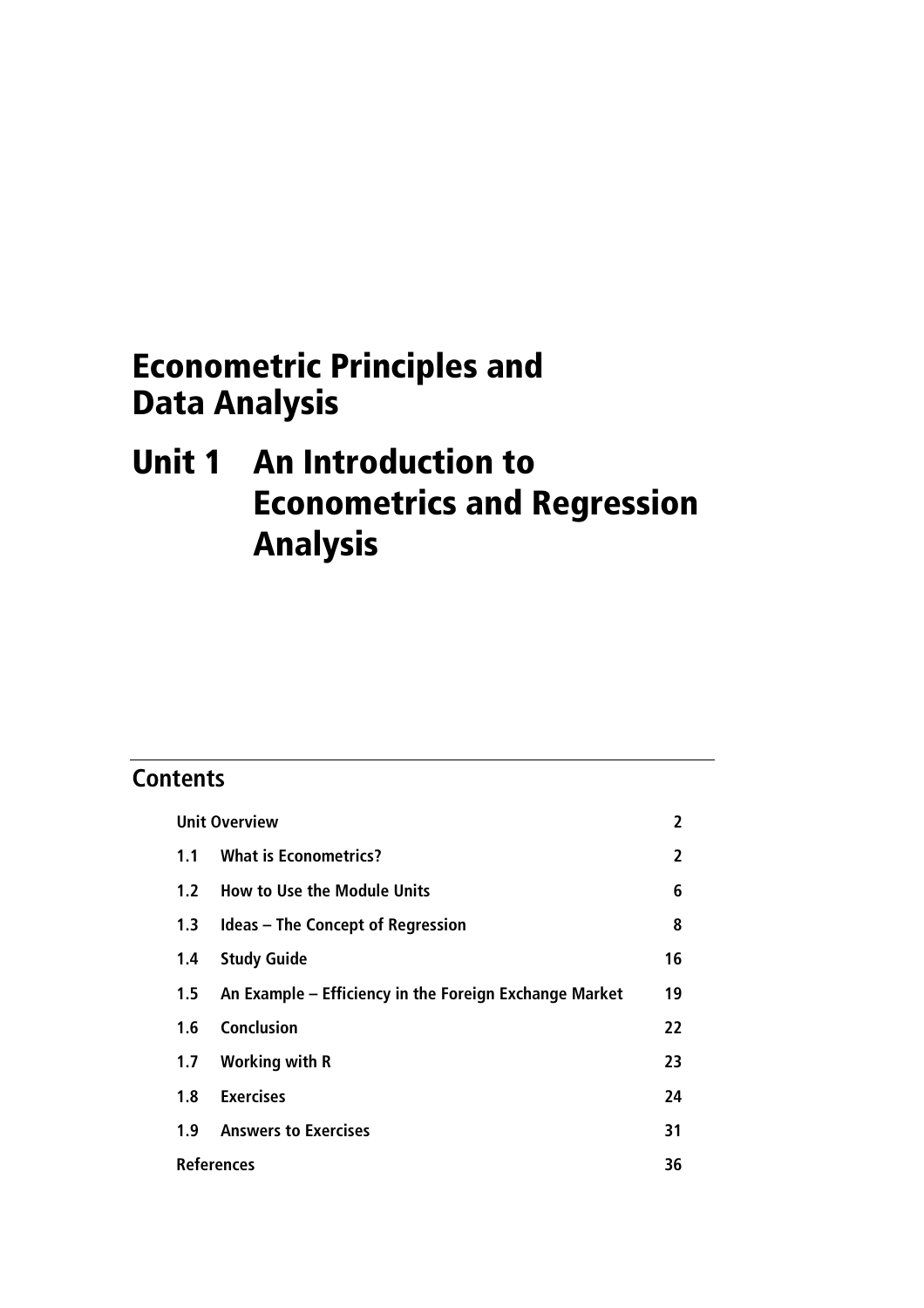### **Unit Overview**

This unit provides an introduction to econometrics and regression analysis. It outlines the differences between financial and economic theory and econometrics. The unit explains how stochastic relations between variables are different to mathematical relations between variables. It explains how uncertainty may be modelled using a disturbance term. The unit introduces the steps involved in an econometric investigation.

### **Learning outcomes**

After studying this unit, the readings, and the exercises, you will be able to discuss and apply the following:

- the population regression function
- the sample regression function
- the disturbance (or error) term
- the residual term
- how to read data from pre-existing text files
- how to create and interpret a scatter plot
- how to obtain summary statistics
- how to create transformations of variables.

# **Reading for Unit 1**

Jeffrey M Wooldridge (2020) Chapter 1 'The nature of econometrics and economic data'. In: *Introductory Econometrics*. 7th Edition. Boston MA, Cengage. pp. 1–17.

### **1.1 What is Econometrics?**

Welcome to this module. The aim of the module is to give you an introduction to econometric methods or, more specifically, to linear regression, which is the major statistical foundation of econometric work. This module requires that you work with data; we hope you will find this interesting and useful, and that you enjoy the module.

A principal concern of financial and economic theory is relations between variables. In finance, you may have already studied many of these including the capital asset pricing model; arbitrage pricing theory; efficient markets hypothesis; optimal hedging ratios; bid-ask spreads. If you have studied economics, you may be familiar with consumption, investment, and demand for money functions; labour supply and labour demand functions; the expectations-augmented Phillips curve; and many others. You could, in fact, view the whole of economic and finance theory as a set of relations among variables.

What is econometrics? Econometrics is concerned with quantifying financial and economic relations. Econometrics is of use in providing numerical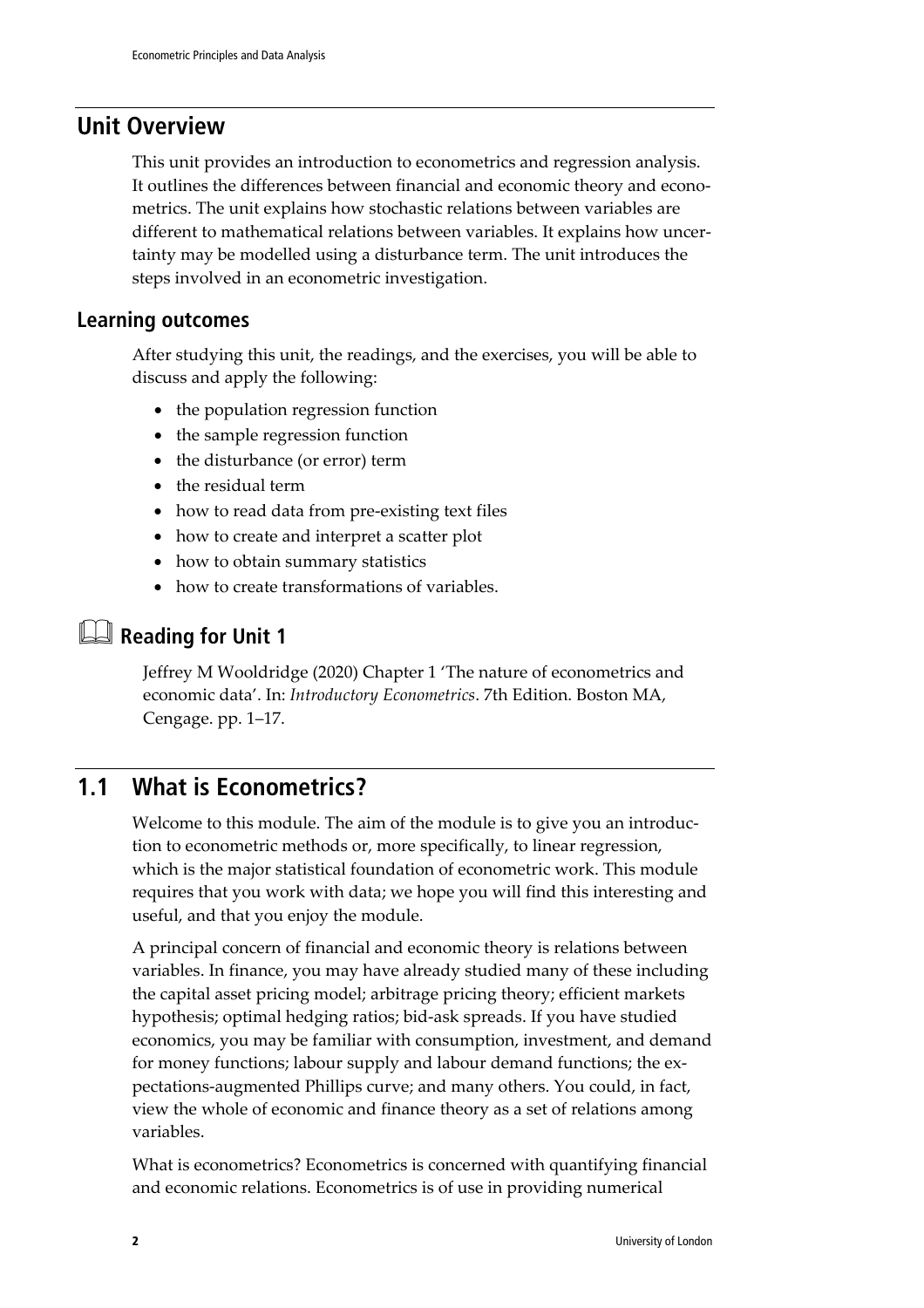estimates of the parameters involved and for testing hypotheses embodied in the theoretical relationships. Broadly defined, econometrics is:

the application of statistical and mathematical methods to the analysis of economic data, with the purpose of giving empirical content to economic theories and verifying them or refuting them.

Source: Maddala (1992) p. 1.

This definition is not the only possible one; in fact, in your key text you will come across a number of definitions, which each puts the emphasis slightly differently. Common to all definitions, however, is the stress on the empirical nature of econometric work: the subject matter of econometrics concerns the interaction of, and confrontation between, theory and data in quantifying economic and financial relationships.

Hence, econometrics is not purely a branch of mathematical economics or mathematical finance. Indeed, mathematical finance or economics need not have any empirical content at all. Econometrics makes use of mathematical methods, but its emphasis is on empirical analysis. However, econometrics is not just a 'box of tools' to work with data. It requires, undoubtedly, a good training in statistical techniques, but these techniques need to be situated in an interactive process between theory and the data.

To give empirical content to financial and economic theories and to verify them or refute them, the econometrician is confronted with three types of problems, which are of lesser or no concern to the theorist.

First, in economic or financial theory we develop models out of *a priori* reasoning based on relatively simple assumptions. To do this, we abstract from secondary complications by assuming that 'other things remain equal' while we investigate the relations between a few key economic or financial variables. In effect, this method reduces to 'intellectual experimentation' with causal relations postulated by theory. For example, in demand theory we say that the quantity demanded of a commodity (which is not an inferior good) will fall if its price rises, other things being equal.

This method is fruitful in theory but, unfortunately, in empirical economics and finance the scope for experimentation is severely limited. A researcher cannot alter a commodity's price (or an asset's price), holding other things constant, in order to see what happens to demand. In general, financial and economic data are not the outcome of experiments, but rather the product of observational programmes of data gathering and collection in a world where other things are never equal. In econometrics, therefore, we can only resort to careful observation; the basic art of econometric work is more like unravelling a complex puzzle than setting up an experiment in a laboratory.

Second, we need to address the difference between deterministic and stochastic relationships. This issue arises in a different way in economics and in finance. To make the point, we will explain the distinction between deterministic and stochastic relationships with an example from economics, and then address it from a financial perspective.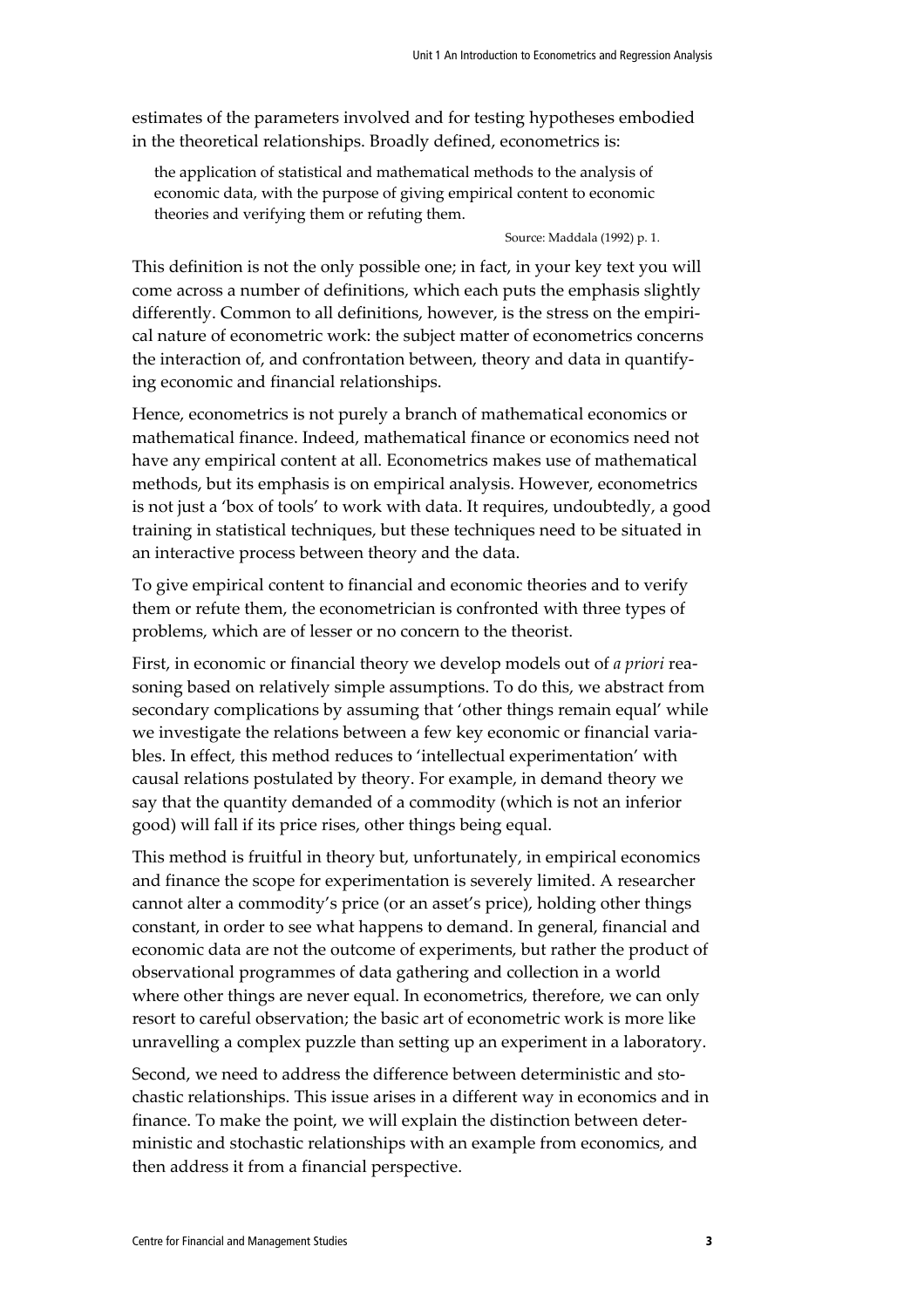In most economic theory we work with *deterministic relationships* between economic variables. Take a simple example: the Keynesian consumption function. In economic theory we assume that if we know the level of aggregate real income, consumption will be uniquely determined. That is, for each value of aggregate real income there corresponds a given level of aggregate consumption. This is a convenient device to enable us to work out exact solutions for the interplay between variables within the confines of the assumptions of an economic model.

In reality, however, we do not expect this relationship to be exact: it may be stable perhaps, but it is surely imperfect. Hence, in econometric work we deal with imperfect relationships between variables. It follows that our models cannot be deterministic in nature. We investigate functions between variables that we believe to be reasonably stable, on average, but there will always be a degree of uncertainty about outcomes and conclusions derived from such a model. Econometric modelling requires that we make explicit assumptions about the character of these imperfections, or *disturbances* as they are more commonly labelled. That is, we work with stochastic variables and we need to model their stochastic nature. This is what makes us enter the areas of probability theory and statistical inference and estimation.

How does the distinction between deterministic and stochastic relationships arise in finance? Uncertainty is a fundamental element of risk, and the measurement and management of risk are central aspects of finance. To demonstrate this, consider the single-index model (which you will examine and estimate in Unit 2). In the single-index market model the return on a company stock is considered to be a function of three elements. There is a fixed element which is specific to the company. There is also a deterministic relationship between the return on the company stock and the return on a relevant market index: For each value of the return on the market index there corresponds a given value for the return on the company stock. (This part of the model captures the concept of market-determined risk.) In addition, the return on the company stock is explained by a company-specific disturbance or error. (The company-specific error captures the concept of company-specific risk.) The single-index model includes the company-specific disturbance not just to make the model more realistic; it is included because we specifically want to understand the stochastic nature of the return on the company stock, and thus get a better understanding of the risk associated with the stock.

Third, in financial and economic models we work with *theoretical* variables. Econometrics, in contrast, deals with *observed* data. Obviously, there is a certain correspondence between them; data collection is inspired by theoretical frameworks. For example, national income account data were constructed after the ascendancy of Keynesian economics, which concerns the analysis of theoretical aggregates such as output, demand, employment and the price level. However, observed variables do not fully correspond to their theoretical equivalents because of errors in measurement, conceptualisation and coverage. This is usually less of a problem for econometrics applied in a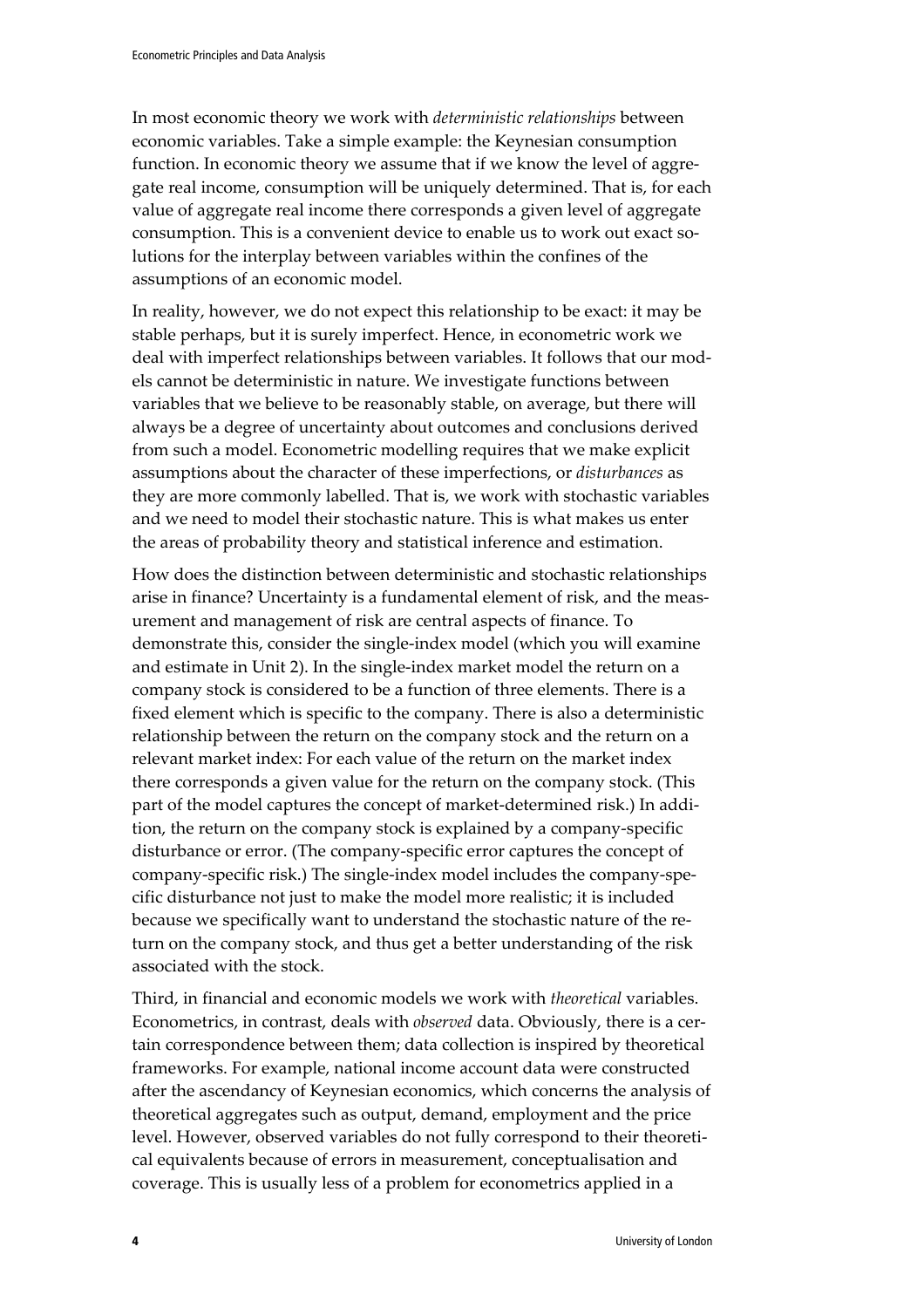financial context than it is for economics. Financial data on asset prices, for example, is more closely related to the actual transactions taking place, so measurement error is less likely. However, we should be aware that movements in financial data may be the result of the particular operating or reporting features of a market, say, in addition to the desired trading activities of the participants that our theories suggest. In econometrics we need to be aware of the nature of the observed data and its implications for investigating theoretical propositions.

These three elements:

- the fact that we cannot hold other things constant in empirical analysis
- the imperfect nature of relationships between variables and
- the discrepancies between theoretical variables and observed data

give econometrics its distinctive flavour. We cannot move straight from a financial or an economic model (as formulated by theory) to the data before we come to terms with these issues. Econometric methods, therefore, aim to address these issues so as to enable us to engage in meaningful investigation of economic and financial theories.

Note that we talk about methods and, hence, emphasise the need for methodological groundwork to approach these types of problems. There are no hard and fast rules to deal with them. There is not a box of magic tricks, which always work and give us straight answers. Rather, we are left with the task of studying methodological approaches to issues, which are complex, varied, but challenging.

This module, *Econometric Principles and Data Analysis*, deals with regression analysis. Why this focus? We have seen that, in empirical analysis, our data never behave exactly as our theoretical models would lead us to believe. Theoretical models are useful abstractions, which provide the applied researcher with analytical handles to make sense of an often bewildering economic and financial reality. Good theory allows us to search for patterns within the data and to give meaning to such patterns. But we need to disentangle these patterns in the middle of a great deal of chance variations and uncertainties of outcomes, which our theories could not possibly aim to explain. Regression analysis provides us with an analytical framework to handle relations between variables, especially between variables whose relation is imperfect.

Indeed, regression analysis seeks to establish *statistical regularities* among observed variables. To do this, we need to come to terms with the uncertainty inherent in the behaviour of our data. For this, we need to equip ourselves with statistical theory which allows us to model uncertainty as part of relations between variables. This is the purpose of this module, *Econometric Principles and Data Analysis*, of which this is the first unit.

The following are the main points to remember.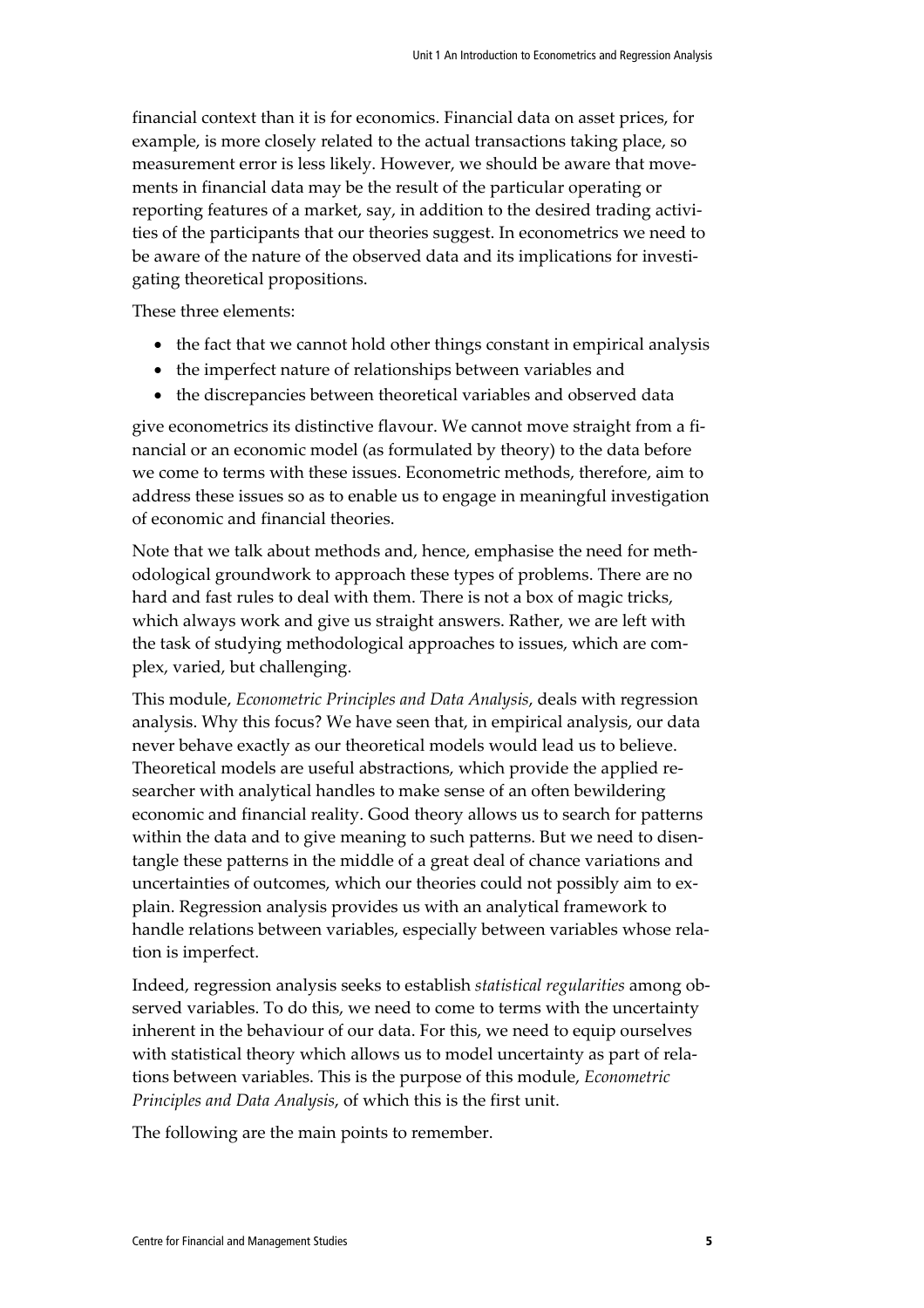- In econometrics we pose the question how to confront theory with data so as to quantify our financial and economic relationships, to verify them or to refute them.
- In practice, we deal with *imperfect* relationships between variables which we can only *observe* (with errors and, often, through proxies) in a context which we do *not control* (we cannot experiment).
- It follows that we can only resort to careful observation of complex phenomena in order to check our theories against the empirical evidence. This raises questions about econometric methods: methodological issues about gathering and evaluating such empirical evidence. Whatever conclusions we draw in such a context will always involve a considerable degree of uncertainty, even if our models are correctly specified. For this reason, we resort to probability theory and statistical inference to deal with uncertainty in assessing outcomes and conclusions of empirical analysis.
- Since our concern is primarily with investigating relations between variables, regression analysis constitutes the major tool of statistical analysis in econometrics.

### **1.2 How to Use the Module Units**

It is quite possible that you are worried about studying econometrics. After all, it involves working with mathematics and statistics, and you may feel that this is not one of your greatest strengths. Alternatively, you may be one of those who welcome this greater emphasis on mathematics and statistics. Whichever view you hold, it is useful to be aware of a particular problem that invariably arises when studying econometrics.

Teaching and learning econometrics almost inevitably involves a preoccupation with technical details: definitions of technical terms, mathematical derivations, step by step descriptions of statistical procedures *etc*, all phrased in technical notation. This is normal and, indeed, necessary. But with this preoccupation on technical detail there is a possibility that students lose a perspective on 'What is it all about?' or 'Why are we doing this?' Therefore, there is a need to keep a focus on the kind of basic questions, uncluttered by notation and technical detail, which give substance to the subsequent technical exercises. We need to get an overview of a problem before we explore it aided by our technical skills. We need to know the simple questions and intuitive insights which often prompted elaborate technical enquiries.

For this reason, the *module units* will always start with a section on *ideas* or *issues*.

The purpose of this is to explain in simple words, with the minimum of technical notation, the basic substance of the unit. The aim is to give you an intuitive feel for the subject matter before going into technical detail. If you feel that mathematics and statistics are not your strongest subjects, this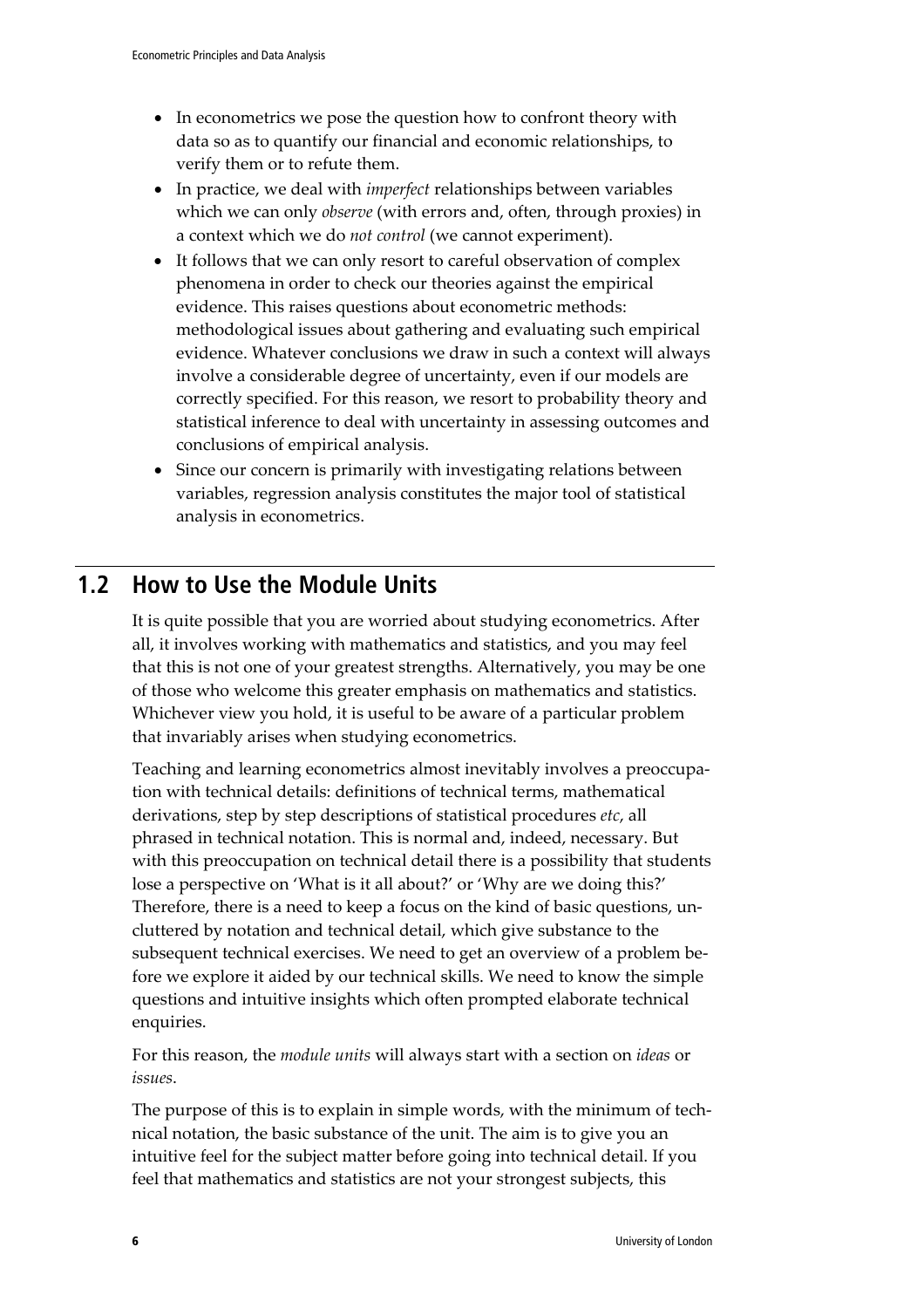regular section will give you a few 'analytical handles' to hold on to when studying relevant techniques.

But, alternatively, if you are confident with mathematics and statistics, it is important *not* to skip this section. Technical expertise is not just a question of one's ability to work out the steps in a technical procedure or to understand a mathematical derivation. It also involves understanding the type of questions a technique tries to address as well as the assumptions on which it is based. Good technical expertise is more than understanding a set of technical skills (narrowly defined); it also involves analytical insights and judgement of the appropriateness of particular technical procedures in specific conditions.

The section on ideas or issues will be self-contained; no references will be made to reading parts of the assigned key text. Take your time to read it carefully, and to reflect whether you understand the type of questions which will be addressed subsequently in technical detail: 'get familiar with the forest before you start looking at the trees'. In other words, use this section to provide you with the 'analytical handles' to facilitate the study of the relevant techniques.

Next, the module units will have a reading section, or *Study Guide*, which guides your study of the key text, *Introductory Econometrics* by Jeffrey M Wooldridge. The purpose of these sections is to structure your reading of the key text as well as to provide brief comments, elaborations and cross-references to exercises and examples, and to suggest short cuts in coping with the material.

The section after that will normally contain one example. This section has two purposes. Firstly, the example highlights a specific aspect of the topic under study in a particular unit of the module. Secondly, the example also tries to give you a bit of the flavour of econometrics in action. Generally, you will be asked to participate in the analysis of the example. The examples aim to highlight the links between economic theory and empirical investigation, and try to illustrate the problems that can arise when we work with real data.

The next section will provide a brief summary of the main issues raised in the unit. This will be followed by a section of *exercises*. It is most important that you work through all of these exercises. The exercises have three purposes:

- to check your understanding of basic concepts and ideas
- to verify your ability to use technical procedures in practice and
- to develop your skills in interpreting the results of empirical analysis.

The final section of the units will include brief answers to these exercises, which you should not look at until after you've worked out the answers for yourself!

You will be using R to do the econometric exercises. Instructions to use R will accompany the exercises.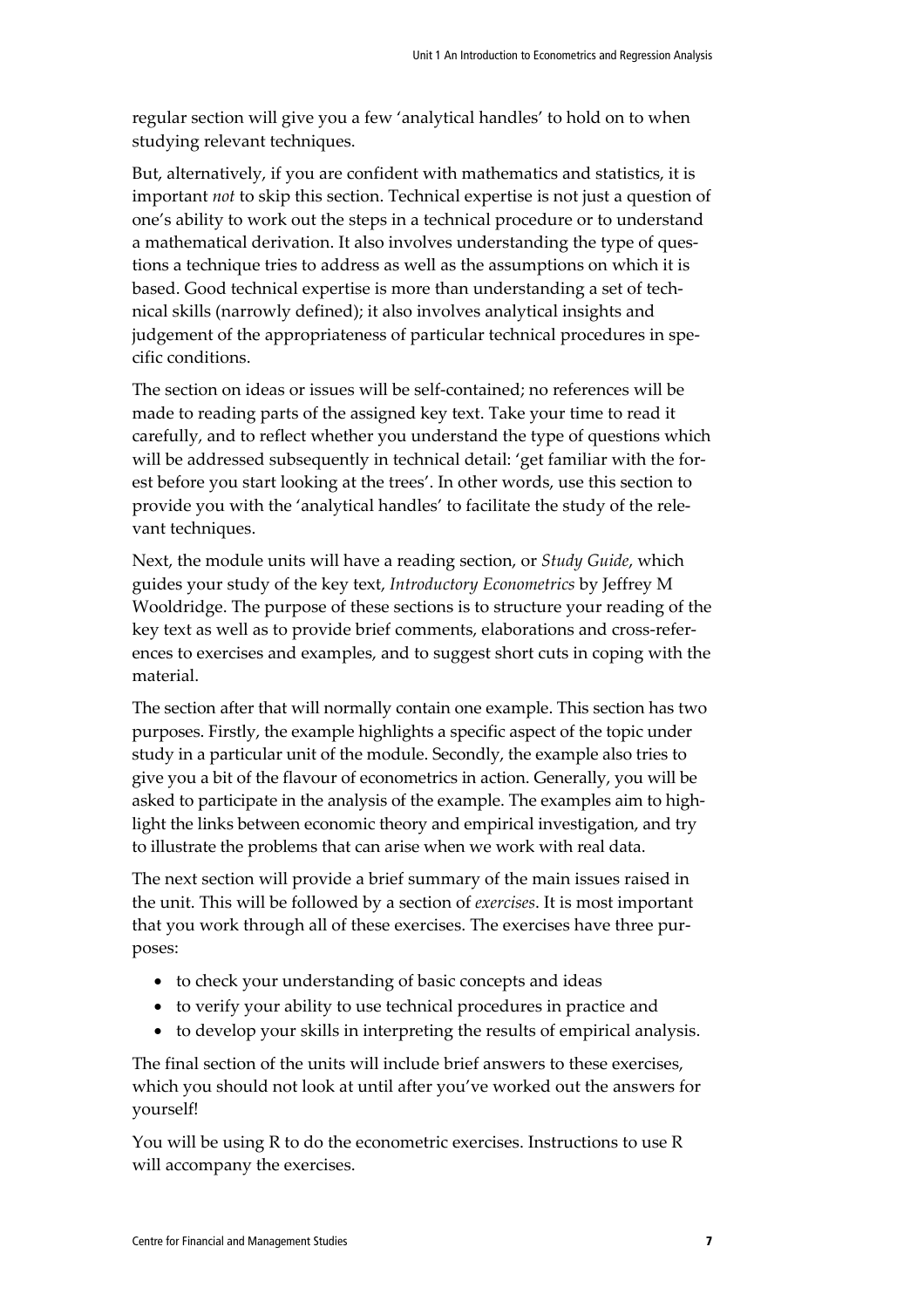This basic structure of the module units will be maintained throughout your study of this module. The section on *ideas* or *issues* gives you an overview of the topic of the unit, using non-technical language. The core of the unit is the *study guide*. This guides you through your reading of the key text and refers you to the exercises whenever appropriate. The *example* in each unit demonstrates a problem dealt with in the module material using real data. By using examples drawn from areas of finance, using real data, this section also aims to provide cross-references to the theory modules.

The *summary* draws your attention to the main points made in the unit. The *exercises* are important and you should always work through them. The exercises will help you to understand the module material. In addition, the knowledge and experience you gain from doing the exercises will help you to write assignments and answer examination questions.

### **1.3 Ideas – The Concept of Regression**

The remainder of this unit will deal with the introduction to regression analysis. As you will see, it is structured along the pattern outlined above.

### 1.3.1 **What is regression?**

Regression is the main statistical tool of econometrics. What is regression? Broadly speaking,

regression methods bring out relations between variables, especially between variables whose relations are imperfect in that we do not have one *Y* for each *X*.

Source: Mosteller & Tukey (1977) p. 262.

But what do we mean by imperfect relations?

An example may help. Consider the relation between corporate bond spreads (this is the *Y*-variable) and the earnings before interest of companies (this is the *X*-variable). The spread for a corporate bond is the difference between the interest rate on the corporate bond and the interest rate on government bonds of equivalent maturity. Interest rates on corporate bonds are higher than those on government bonds to reflect expected default loss, different tax treatments and the riskier return associated with corporate bonds. We would expect that a company with higher earnings before interest would be less likely to default, and hence the bond spread for that company would be lower.

Hence, we expect that, on average, the corporate bond spread is inversely related to earnings before interest. But we do not expect this relation to be perfect. That is, if we were to sample 10 companies with identical earnings before interest (ie equal *X*-values), we would not expect to get 10 identical corporate spreads (the *Y*-values). Differences between the markets in which the firms operate, in management and in other financial variables (eg coupon rates, coverage ratios) will account for differences in bond spreads. But,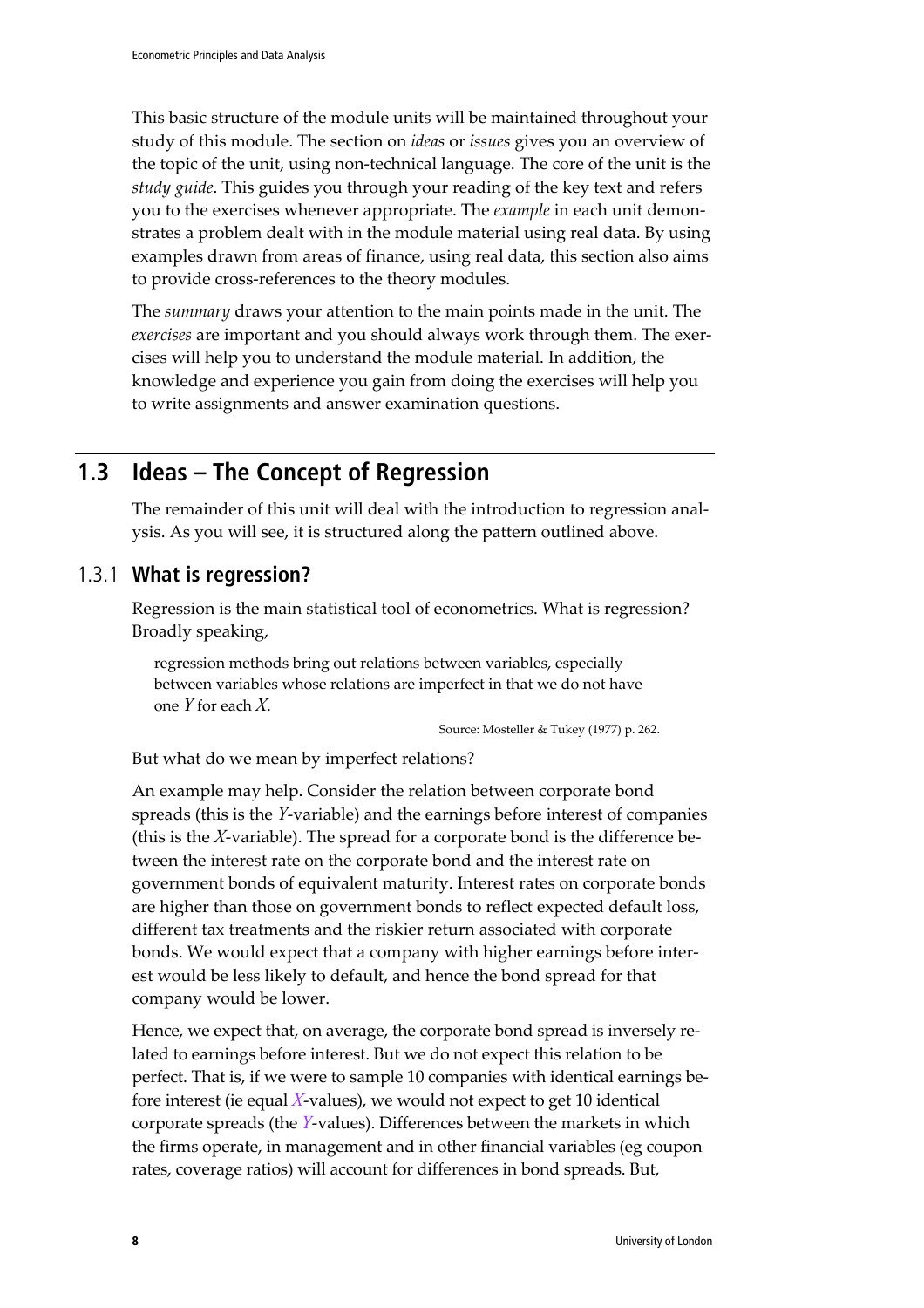importantly, it is still valid to say that, on average, the bond spread declines as the level of earnings before interest increases. That is what Mosteller and Tukey (quoted above), mean when they say that a relation exists between two variables but that it is imperfect in that we do not have one *Y* for each *X*.

This leads us to the discussion of the concept of regression. Regression methods aim to bring out this *average* relation between a dependent variable on the one hand and one or more independent variables on the other. In our example the average inverse relation between the bond spread and the level of earnings before interest is the *regression* of the former variable on the latter. But, obviously, there will be variation in how markets view the bonds of individual companies that have broadly the same earnings.

In fact, anyone familiar with data analysis knows very well that we can always take an average of one or another aspect of a number of individuals, but we rarely meet the 'average individual'. So, it is also with regression as an average relation: individual observations will rarely conform to the average relationship between *Y* and *X*. Hence, in regression analysis we seek to establish statistical regularities in the middle of a great deal of chance variation and uncertainty in outcomes. For this reason, regression methods involve statistical *modelling* of the chance variation in the data as well as of the average relationship.

In summary, we hope that our model captures the basic structure of interaction between economic and financial variables, and we expect that the behavioural relations are reasonably stable, but imperfect. At most, we expect these relations to hold 'on average'. In other words, we seek to discover structure and regularity within data in the middle of a great deal of uncertainty in outcomes. It is similar to separating *sound* from *noise* when trying to listen to a badly tuned radio.

Therefore, a regression model embraces two components:

- a regression line (which defines the basic structure) and
- disturbances.

Firstly, the regression line models the *average* relation between the dependent variable and its explanatory variable(s). To do this we make an explicit assumption about the shape of the regression curve: linear, quadratic, exponential, *etc*.

Secondly, we recognise the existence of chance fluctuations due to a multitude of factors beyond our control. We model this element of uncertainty (the noise) in the form of a disturbance term, which constitutes an integral part of our model. This disturbance term is a 'catch all for all the variables considered as irrelevant for the purpose of the model as well as all unforeseen events' (Maddala, 1992: p. 3). It is a random variable which we cannot observe or measure in practice.

Sometimes we are not interested in the disturbance term as a variable in its own right, but we are interested in understanding how the disturbance term affects our attempts to investigate the behavioural relations in the model. In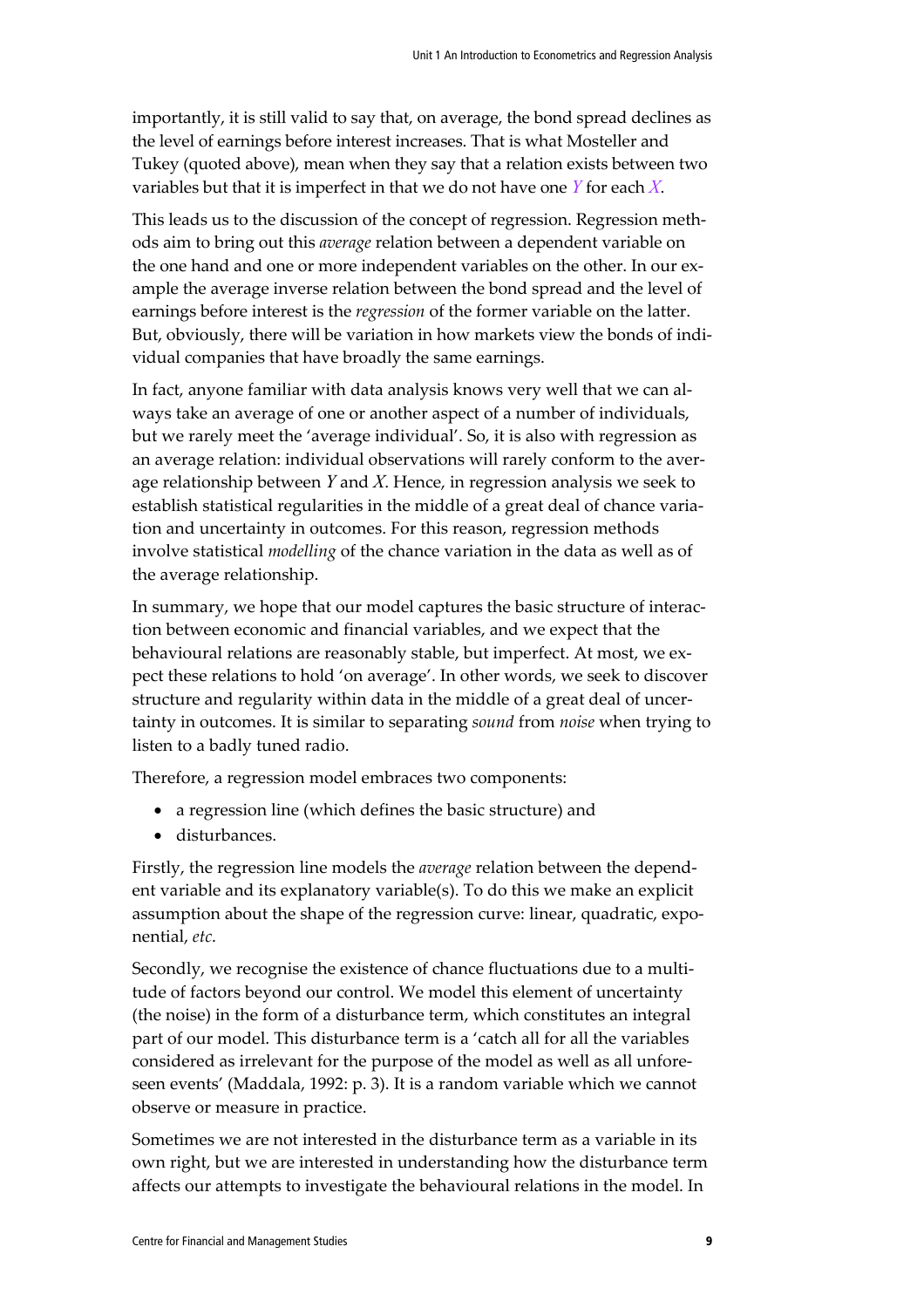other circumstances we might be particularly interested in the properties of the disturbance term, if it reflects an element of uncertainty and risk that we are trying to understand.

In both cases, we need to model the probabilistic nature of the disturbance term. In other words, we try to model the character of the uncertainty inherent in the data. This is no easy task, and we always need to think carefully whether the assumptions we make about the nature of these chance variations are indeed appropriate for the type of issue under study. Not surprisingly, a great deal of econometric theory and practice is concerned with these assumptions.

It is useful to express these important ideas a little more formally. We start with the population regression function. This is a theoretical construct, which contains a hypothesis about how the data are generated. For the simple, two-variable linear regression model we have

$$
Y_i = \beta_0 + \beta_1 X_i + u_i \tag{1.1}
$$

in which *Y* is the dependent variable, *X* is the explanatory variable – sometimes called the regressor, *u* is the disturbance term, and the subscript *i*  indicates the *i*th observation.  $β$ <sup>0</sup> and  $β$ <sup>1</sup> are the regression parameters;  $β$ <sup>0</sup> is the intercept, or constant, and  $\beta_1$  is the slope coefficient. Typically, the variables *Y* and *X* are observable, the disturbance is not observable, and the parameters  $β_0$  and  $β_1$  are unknown. The presence of the random disturbance means that *Y* is stochastic; for each value of the explanatory variable, *X*, there is a distribution of *Y*-values.

In this explanation of regression we will continue to use the *i* subscript to indicate the *i*th observation. In many financial applications we will examine series that vary over time, and it will be more meaningful to use a *t* subscript to indicate that the observation refers to period *t*. This will allow us to use *t* − 1 to refer to the previous period, *etc*.

The population regression function may be viewed as comprising two components: a systematic element represented by a straight line which shows the statistical dependence of *Y* on *X*; and a random, or stochastic, element represented by the disturbance (error) term *u*. The systematic element can be expressed as

$$
E[Y_i | X_i] = \beta_0 + \beta_1 X_i \tag{1.2}
$$

that is, the average (or expected), value of *Y* conditional on a given value of *X* is a linear function of *X* – or, more concisely, the average value of *Y* for each value of *X*. That is, the population regression function joins the conditional means of *Y*. The disturbance term, *u*, is the focus of much attention. It accounts for the variation in *Y* around the population regression line. In Unit 2 you will learn about the important assumptions made about *u*.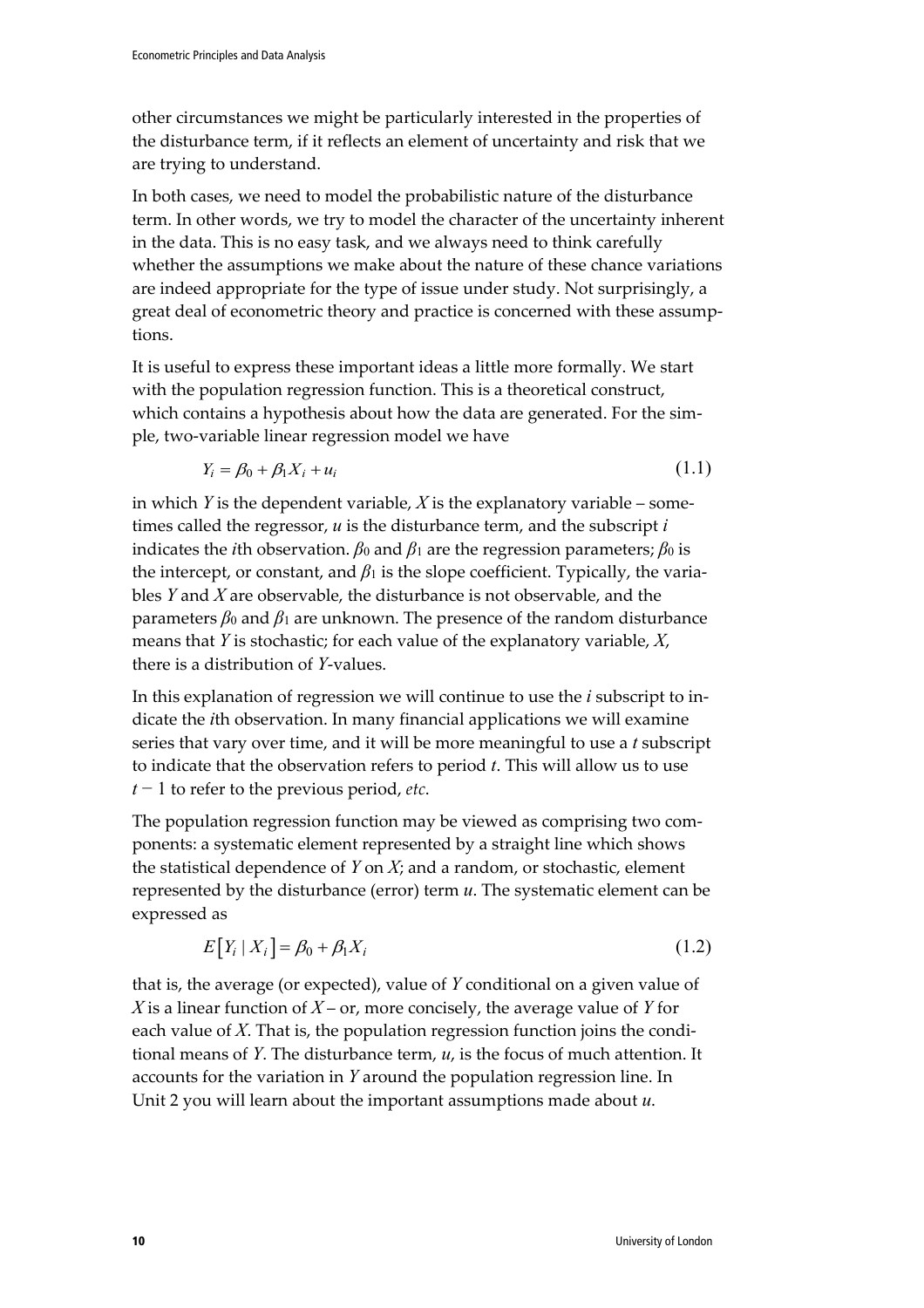A prime objective of econometrics is to quantify the unknown parameters  $\beta_0$ and  $\beta$ 1. Using a sample of data on  $Y$  and  $X$ , we obtain estimates,  $\,\hat{\beta}_0\,$  and  $\,\hat{\beta}_1$  , of the unknown population parameters.<sup>[1](#page-10-0)</sup>

We have the sample regression function

$$
Y_i = \hat{\beta}_0 + \hat{\beta}_1 X_i + e_i \tag{1.3}
$$

in which  $\,\hat\beta_0$  and  $\,\hat\beta_1$  are random variables (the particular estimates obtained depend on the particular sample of data on *Y* and *X* used) that differ from the population parameters *β*<sup>0</sup> and *β*1. Consequently, the sample residuals, *ei*, differ from the unknown population disturbances, *ui*. Whereas the *disturbance term* accounts for the variation in *Y* around the *population regression line*, the *residuals* give us the vertical deviations of the observed *Y*-values from the *estimated regression line* derived from sample data. The residuals, therefore, are not identical with the disturbances, but clearly they do tell a story, which may enable us to assess whether or not our assumptions about the behaviour of the disturbances seem reasonable. How to analyse the story or stories told by residuals is a matter we address in the second half of the module.

The predicted value of the dependent variable is given by the sample regression line

$$
\hat{Y}_i = \hat{\beta}_0 + \hat{\beta}_1 X_i \tag{1.4}
$$

in which  $\hat{Y}_i$  is the fitted value of the dependent variable, the estimator of  $E[Y_i | X_i]$ , that is the estimator of the population conditional mean. The sample regression line is an estimator of the population regression line.

Notice that we focus on the *linear* regression model. That is, we are concerned with a model that is linear in the parameters to be estimated. The model

$$
Y_i = \beta_0 + \beta_1 X_i + u_i \tag{1.5}
$$

is linear in  $\beta_0$  and  $\beta_1$ . With the sample regression line

$$
\hat{Y}_i = \hat{\beta}_0 + \hat{\beta}_1 X_i \tag{1.6}
$$

 $\hat{\beta}_0$  is the predicted value of  $Y$  (in units of  $Y$ ) if  $X\!=\!0$ . Also

$$
\hat{\beta}_1 = \frac{d\hat{Y}}{dX}.
$$

This implies that a 1 unit increase in  $X$  (measured in units of  $X$ ) results in a  $\hat{\beta}_{\mathrm{l}}$  unit increase in  $\hat{Y}$  (measured in units of *Y*).

Now consider the model (in which *e* stands for exponential, not the residual)

$$
Y_i = \alpha X_i^{\beta_1} e^{u_i} \tag{1.7}
$$

<span id="page-10-0"></span><sup>&</sup>lt;sup>1</sup> **^** is read as 'hat', hence  $\hat{\beta}_1$  is 'beta one hat'.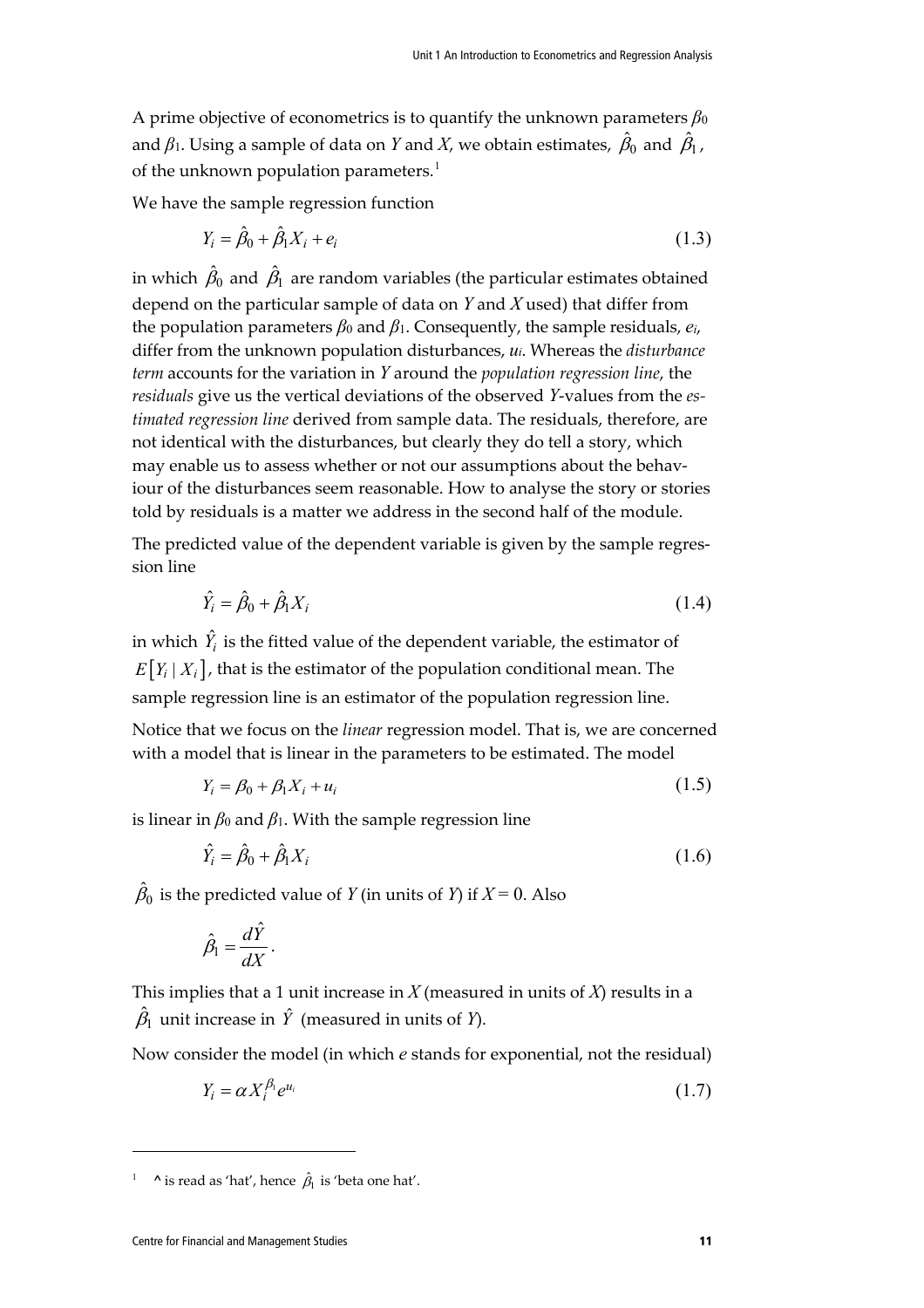which, after taking natural logarithms of both sides of the relation, can be written as

$$
\ln Y_i = \ln \alpha + \beta_1 \ln X_i + u_i
$$

or

$$
\ln Y_i = \beta_0 + \beta_1 \ln X_i + u_i \tag{1.8}
$$

where  $\beta_0 = \ln \alpha$ .

This model is also linear in the parameters to be estimated,  $\beta_0$  and  $\beta_1$ . We may view the model as

$$
Y_i^* = \beta_0 + \beta_1 X_i^* + u_i \tag{1.9}
$$

where  $Y_i^* = \ln Y_i$  and  $X_i^* = \ln X_i$ . This model is known by a number of different names – logarithmic, double log, log-log, log linear, and constant elasticity – and is frequently used in applied work when it characterises the form of the functional relationship between the variables. It has the useful property that the slope coefficient measures the *elasticity* of *Y* with respect to *X* because

$$
\beta_1 = \frac{d \ln Y_i}{d \ln X_i} = \frac{dY_i}{Y} / \frac{dX_i}{X_i}
$$
\n(1.10)

With this logarithmic model, a 1 *per cent* increase in *X* results in a *β*1% increase in *Y*. Note that here we mean a 1% proportionate increase in *X*, not that *X* increases by 100 basis points (1 basis point equals 0.01%).

Although regression analysis is related to correlation analysis, conceptually these two types of analysis are very different. The main aim of correlation analysis is to measure the degree of linear association between two variables, and this is summarised by a sample statistic, the correlation coefficient. The two variables are treated symmetrically. Both are considered random; there is no distinction between dependent and explanatory variables, and no implication of causality in a particular direction from one variable to the other.

Regression analysis, however, can incorporate relationships between two or more variables and the variables are not treated symmetrically. The dependent and explanatory variables are carefully distinguished. The former is random and the latter is often assumed to take the same values in different samples – often referred to as 'fixed in repeated samples'. The underlying economic or financial theory implies that *X*, an explanatory variable, causes *Y*, the dependent variable. Moreover, with more than one explanatory variable, regression analysis quantifies the influence of each explanatory variable on the dependent variable.

### 1.3.2 **Data and regression**

Regression methods allow us to investigate associations between variables, but the inspiration as to which relations to investigate obviously comes from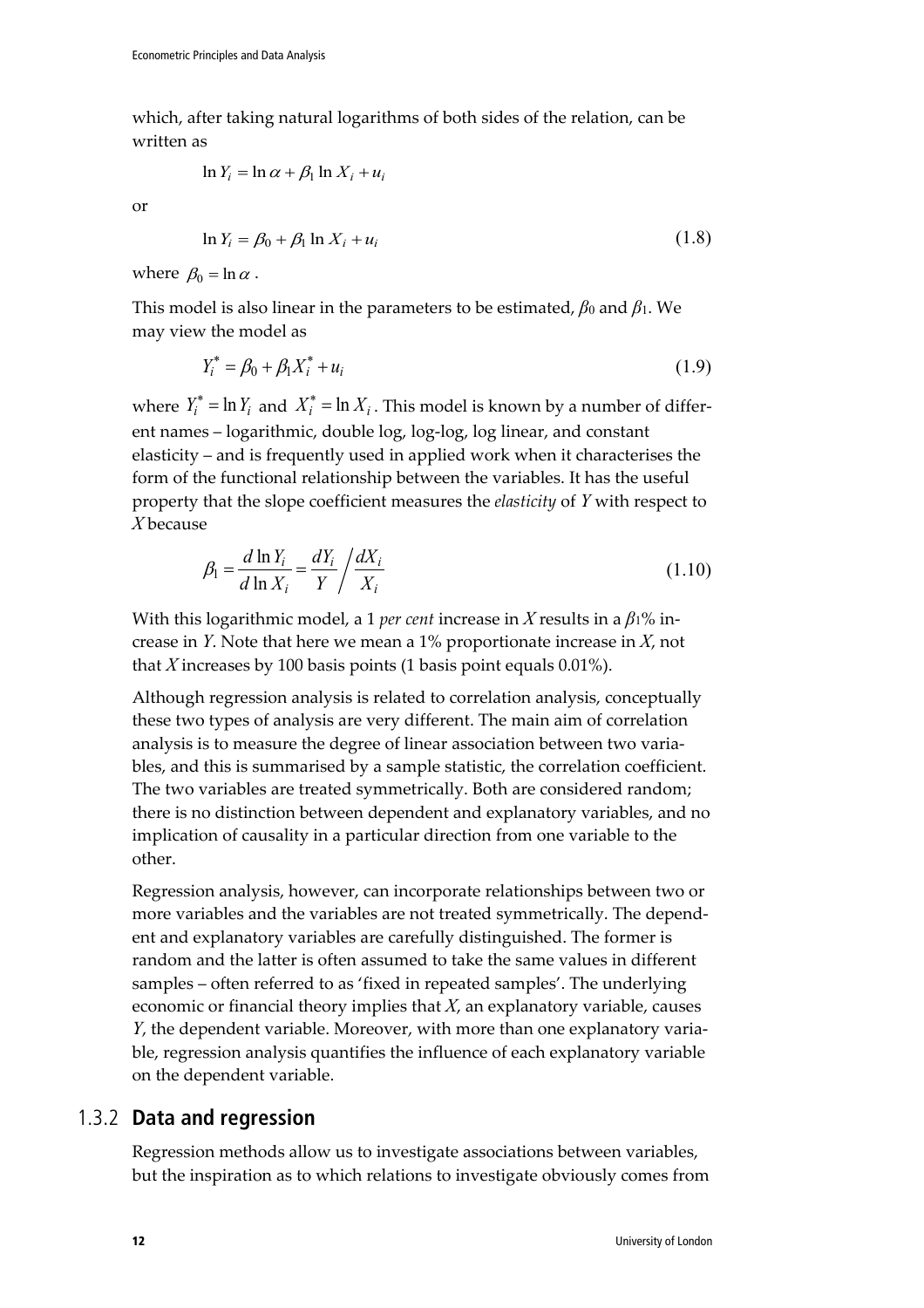theory. We are not interested in detecting spurious (false or bogus) associations between variables. Indeed, relations have to be meaningful – and whether they are, or not, depends on theoretical argument.

This does not mean, however, that data play only a passive role in economic and financial analysis. The role of data is not just to provide numerical support to theoretical arguments. Empirical investigation is an active part of theoretical analysis in as much as it is concerned with testing theoretical hypotheses against the data as well as, in many instances, providing clues and hints towards new avenues of theoretical enquiry. This requires that we translate our theoretical insights into empirically testable hypotheses, which we can investigate with observed data. Hence, the process between theory and the data is interactive: we must continuously investigate the empirical content of our theoretical propositions in order to test our theories, and pick up signals from the data that enable us to improve our theoretical insights.

Most of the data we use in applied economic analysis are not obtained through experimentation but are the result of observational programmes. National income accounts, agricultural and industrial surveys, financial accounts, employment surveys, population census data, household budget surveys and price and income data, among others, are collected by various statistical offices. They are partial records of what happens; they are not the outcome of experiments. As we have noted, finance data more closely relate to actual transactions, but, like economic data, they are not the outcome of experiment.

The character of this economic and financial data makes the work of an econometrician quite different from that of a psychologist or an agricultural scientist. In the latter cases, experiments play a prominent role in analysis, and much of the emphasis in research work is put on the careful design of experiments in order to be able to isolate effect and response between two variables while controlling for the influence of other variables (that is, by holding them constant). In economics and finance, the scope for experimentation is very limited.

We cannot change the price of a stock, holding all other prices constant, merely to see what would happen in its demand. In theory, we do just that by assuming that 'other things are equal' and postulating cause and effect between the remaining variables. In empirical analysis, however, other things are never equal, and we can only carefully observe the behaviour of economic agents from survey data. As you will see in subsequent units, multiple regression techniques allow us to 'account' for the influence of other variables while investigating the interaction between two key variables, but this is not the same as 'holding other variables constant'.

The econometrician, therefore, needs to be, above all, a careful observer. Empirical analysis in economics and in finance allows us to search for patterns in our data through careful observation backed by theoretical understanding; but experimentation is not really an option we have available, because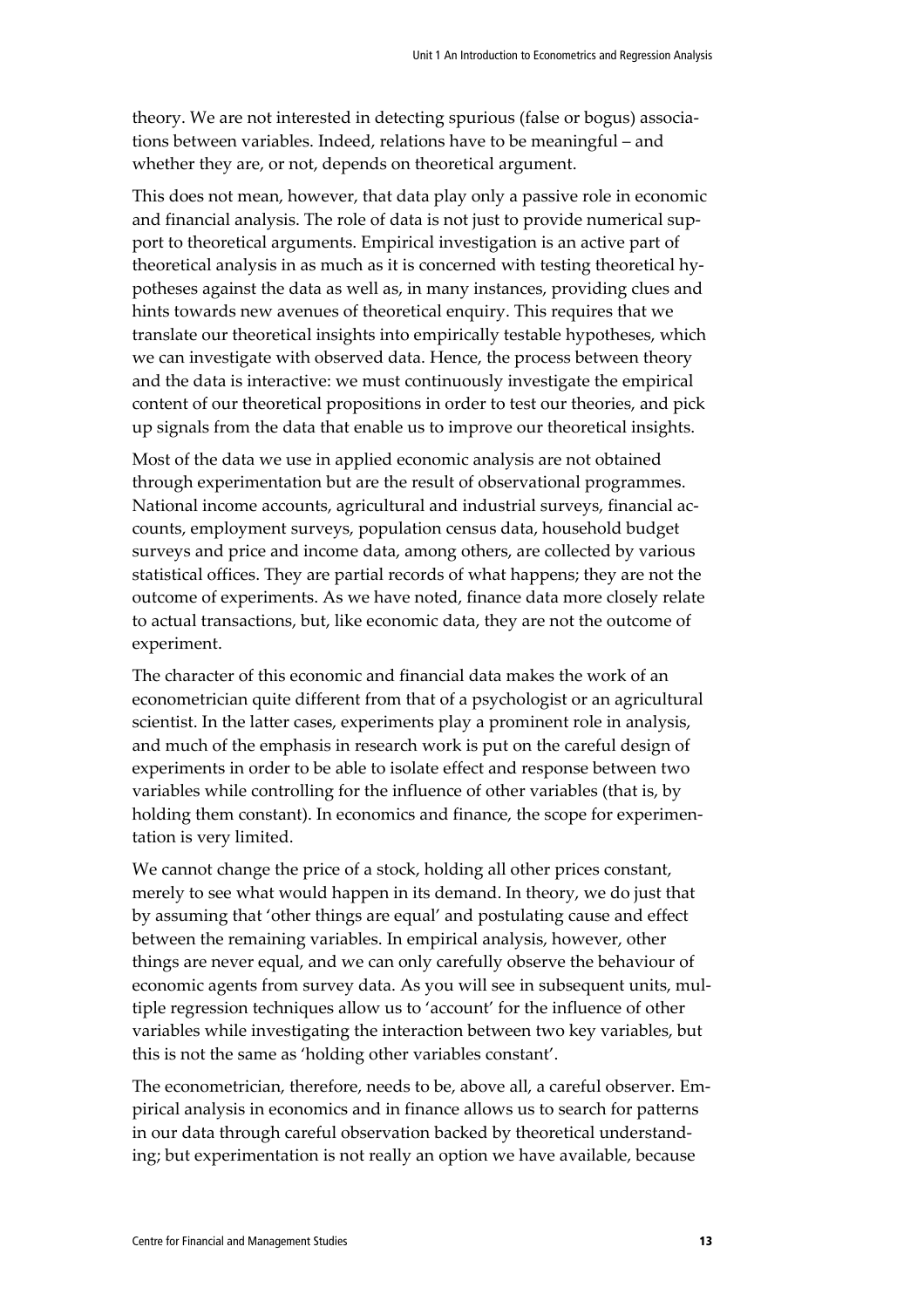we do not have control over the overall context that determines the movement of our variables.

In analysing data, we should follow the advice ascribed to Darwin. It is obviously pleasing if the empirical evidence seems to support our theoretical hypotheses, but – more importantly – we should take special note of any signs given by the data that go against our arguments. That is, we should not approach our data merely to confirm answers to well-defined questions derived from theoretical argument, but we should also look out for hints from the data about what we do not know – that is, about questions that we have not confronted yet. A careful observer uses data not just to confirm their theories, but also to get clues from empirical analysis to advance one's theoretical grasp of a problem. It is primarily this aspect that enables data to be used to play an active part in the process of analysis.

### 1.3.3 **Rates of return**

Much analysis in financial econometrics is concerned with rates of return, including returns on shares, stock indices, commodities and exchange rates. Therefore, at this point in Unit 1 it might be useful, briefly, to refresh your understanding of returns. In your study of finance or risk management, or in your work, you may already be familiar with arithmetic and logarithmic rates of return. For example, logarithmic returns are used especially in the Black–Scholes–Merton model of options pricing.

First consider arithmetic returns. Suppose we have a stock that is worth \$1,000 at the start of the year and \$1,050 at the end of the year. Ignoring any dividends, we say that the arithmetic or simple or proportionate rate of return is

$$
r = \frac{(1,050 - 1,000)}{1,000} = 0.05
$$
 or 5%.

It is the increase (or decrease) in value, divided by the original value.

Put another way, if the stock, initially valued at \$1,000, benefits from a 5% return over the year, then the value at the end of the year will be

 $1,000(1+0.05) = 1,050$ 

In general terms, if the price at the start of the year is  $P_0$ , and the stock experiences a return of *r*, the price at the end of the year will be

$$
P_1 = P_0 (1+r)
$$
\n(1.11)

and the rate of return is

$$
r = \frac{(P_1 - P_0)}{P_0}.
$$
\n(1.12)

To understand logarithmic returns and continuous compounding, it may help to conduct a short thought exercise. In the previous example, we can think of the return, *r*, being applied to the asset once a year (if it makes more sense to you, think of *r* as the interest paid on a sum of money in a bank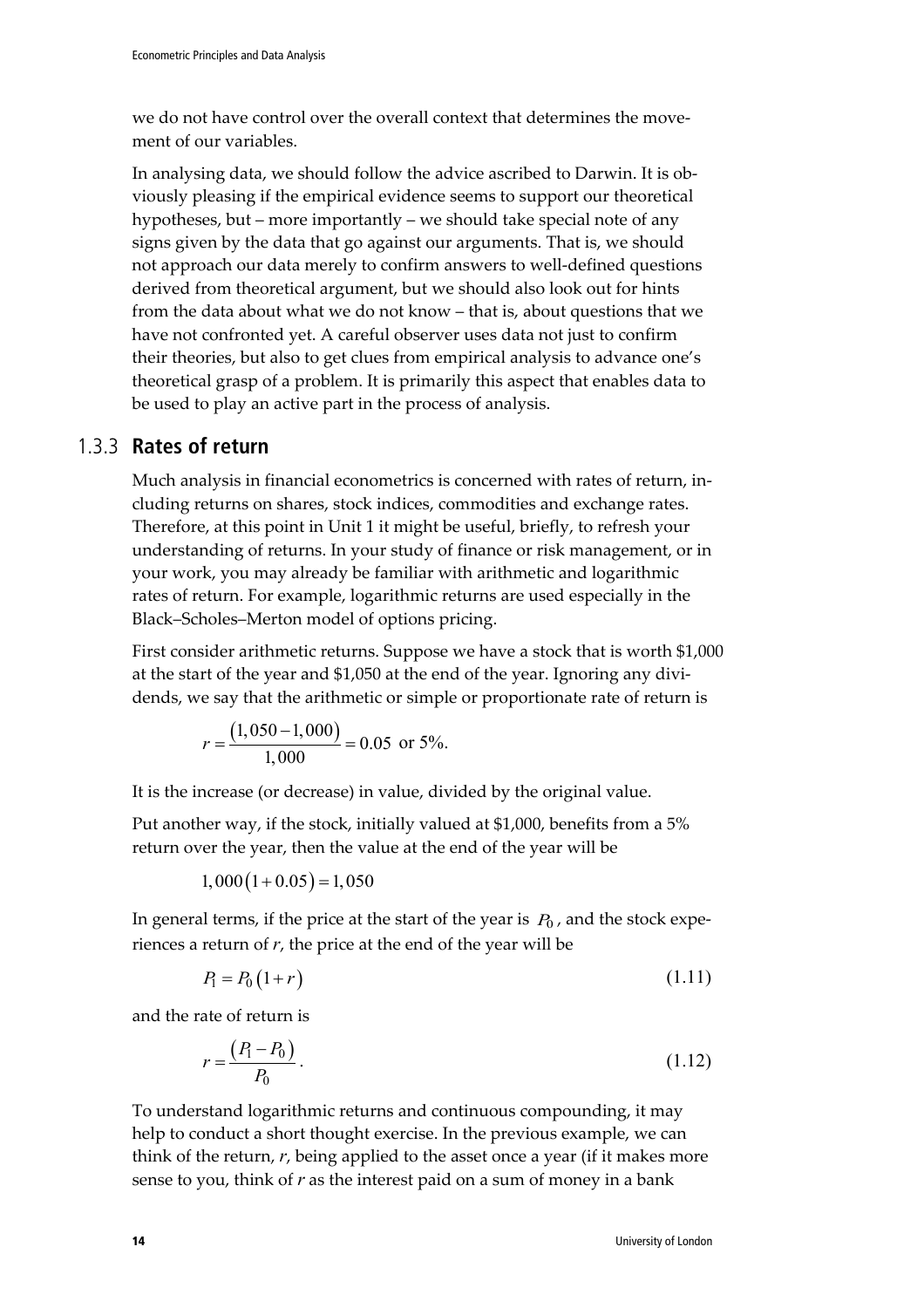account, paid annually). Now suppose that this growth rate is applied at more times through the year, but the rate of return at each point of the year is adjusted to take account of the increased number of times the return is experienced. Continuing the 5% example, if the return is applied twice in a year, the stock will benefit from a return of 2.5% in the first six months, and another 2.5% in the second six months. After six months the asset price will  $he$ 

$$
1,000\left(1+\frac{0.05}{2}\right) = 1,025
$$

And after one year the asset price will be

$$
P_1 = 1,000 \left( 1 + \frac{0.05}{2} \right)^2 = 1,050.625
$$

The growth of 0.025 or 2.5% in the first six months also benefits from growth of 0.025 or 2.5% in the second six months. This is known as *compounding*, and it explains why the value of the stock at the end of the year is more than 1,050. In general, if the return is applied *m* times in a year, the asset price at the end of the year will be

$$
P_1 = P_0 \left( 1 + \frac{r}{m} \right)^m \tag{1.13}
$$

We could increase *m* to 12 or 365, to see what the price of the stock would be if the return were applied (or compounded) every month or every day. We could also ask what continuous compounding would look like. Continuous compounding or continuous growth is when the return is experienced an infinite number of times in the year, but the return at each point of the year is infinitesimally small. That is, what happens if *m* approaches infinity? You can see that  $r/m$  will approach zero, but the expression in brackets in equation (1.13) will be raised to the power infinity. The limit of this expression when  $m$  approaches infinity is  $e^r$ , where  $e$  is equal to 2.718 (to three decimal places). The value *e* is known as the base of natural logarithms.

Going back to our example, if the stock is initially valued at \$1,000, and experiences continuous growth at an annual rate of 5% (or 0.05), it will be valued at the end of the year at

$$
1,000e^{0.05} = 1,051.27
$$

and in general terms

$$
P_1 = P_0 e^r \tag{1.14}
$$

We can calculate the logarithmic rate of return (also known as the continuously compounded return) as

$$
r = \ln \frac{P_1}{P_0} = \ln P_1 - \ln P_0 \tag{1.15}
$$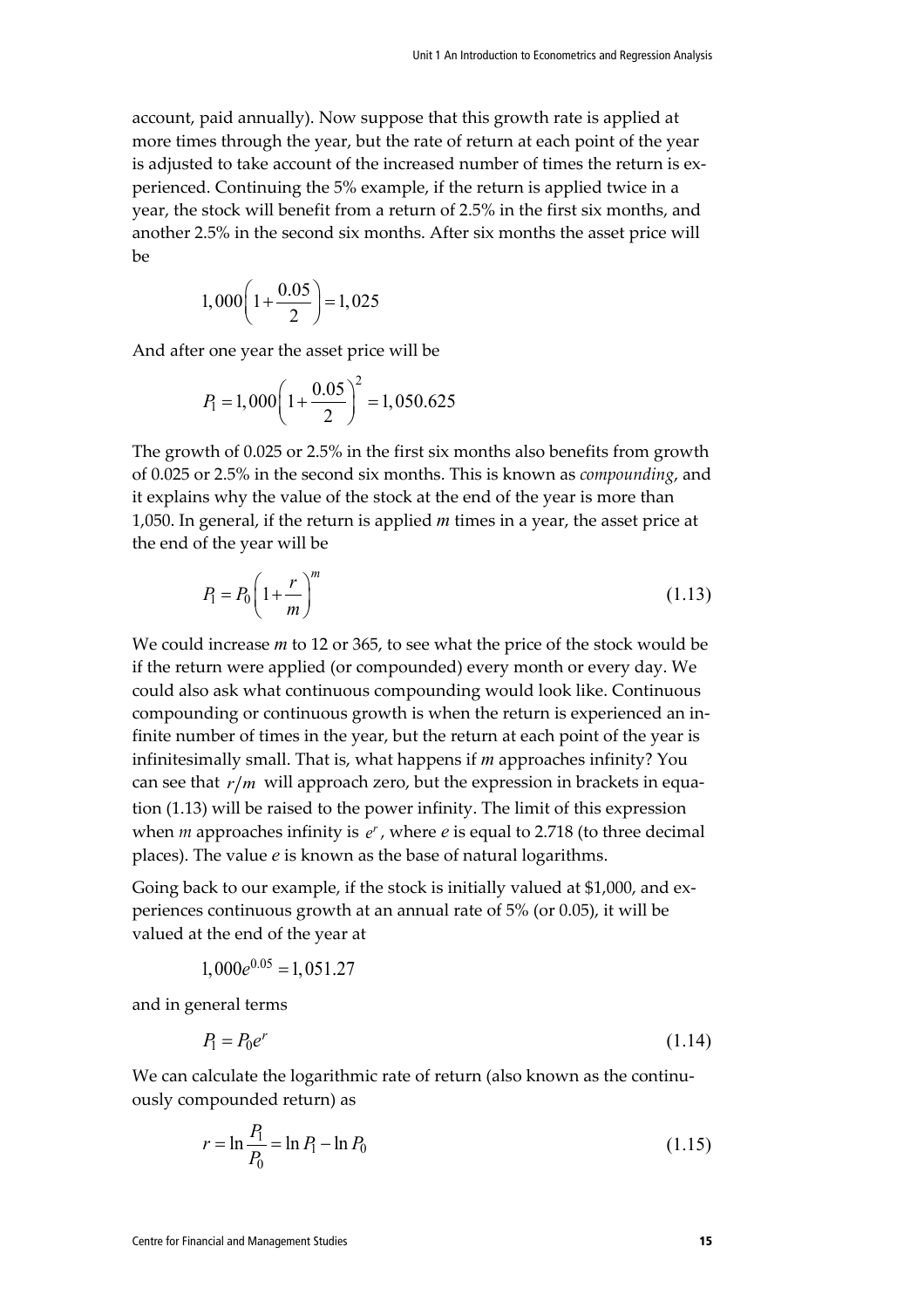where ln represents the natural logarithm, or the logarithm to base *e*. To see this, take natural logarithms of the end-of-year continuously compounded stock price

$$
\ln P_1 = \ln (P_0 e^r) = \ln P_0 + \ln (e^r) = \ln P_0 + r \ln e = \ln P_0 + r
$$

since the natural log of *e* is 1.

In one of the exercises at the end of the unit you will show that arithmetic returns are not symmetric: if a stock valued at \$1,000 experiences first a return of minus 10% and then a return of 10%, it will not be equal to \$1,000 at the end. On the other hand, you will find out that logarithmic returns are symmetric. You will also use R to calculate arithmetic and log returns.

Note that in this module, returns will always be calculated as decimals, so a return of 5%, for example, will be shown as 0.05. It will not be shown as 5.00. A consistent approach is necessary, and the decimal representation makes calculations a little bit simpler.

# **1.4 Study Guide**

First, let us consider notation. In econometrics, population parameters and their estimators are normally denoted by Greek letters; the module units and your key text follow this standard practice. Your key text uses lowercase for the names of variables, and the units use uppercase. Table 1.1 summarises the principal differences and similarities in notation.

|                        | <b>Module units</b>            | <b>Key text</b>                |
|------------------------|--------------------------------|--------------------------------|
| Population parameters  | $\beta_0, \beta_1$             | $\beta_0, \beta_1$             |
| Their estimators       | $\hat{\beta}_0, \hat{\beta}_1$ | $\hat{\beta}_0, \hat{\beta}_1$ |
| Variable names         | $Y_i, X_i$                     | $y_i$ , $x_i$                  |
| <b>Disturbances</b>    | $u_i$                          | $u_i$                          |
| <b>Residuals</b>       | $e_i$                          | $\hat{u_i}$                    |
| Number of observations | N                              | n                              |

### **Table 1.1 Notation**

For this unit you are requested to study Chapter 1 of the module key text, *Introductory Econometrics* by Wooldridge. This chapter has four main sections, the first one of these addresses the question: What is econometrics? This section is straightforward, and you can read it relatively quickly.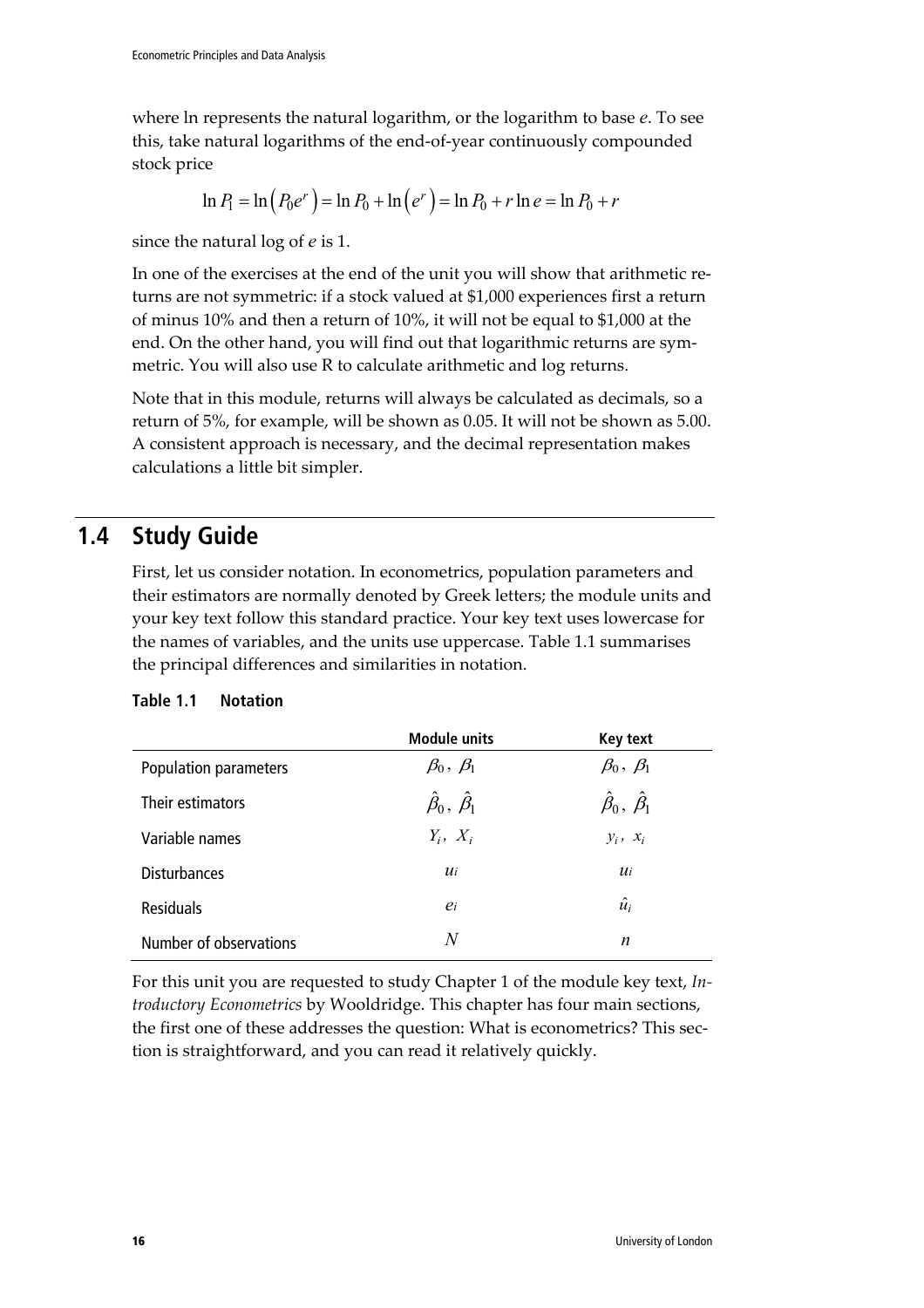# **Reading 1.1**

Please now read Section 1-1, pages 1–2, of your key text by Wooldridge.

 $\gg$  Make notes of the important points.

The next section of the key text is particularly important. It sets out a methodology of econometrics; that is, it explains how you might proceed in a typical econometric study. Wooldridge considers the steps associated with the typical econometric investigation. An empirical analysis begins by stating the question or questions you are interested in. We can then specify a formal economic model that describes the relationships between the variables with which we are concerned. The economic model is influenced by economic theory, but the extent of this influence varies depending on the context. Some economic models are derived from complex formal theoretical analysis, while in other models the relations between the variables can be suggested by economic theory without more formal model building.

The statement of the econometric model is a particularly important step. The economic model might not specify a precise form for the relations between variables; but the econometric model requires more precision, and a statement of functional form. The economic model might include theoretical variables which cannot be observed; the econometric model must include variables we can observe and get data on. The econometric model also needs to take account of the fact that we cannot include every influence in the model, and that relations between variables are not exact; so the econometric model includes the error or disturbance term.

The empirical analysis continues with data collection, estimation of the econometric model, and testing of hypotheses.

You should be able to see that the steps described are relevant to econometric investigation in any discipline, including finance. Notice also the central role of estimating the parameters of the model and so obtaining the estimated *regression* line.

The notation in the key text differs slightly from the notation in these units. Suppose we are interested in a simplified version of the wage equation in equation [1.4] in the reading, and the simplified equation involves only wages and education. Wooldridge defines *wage* as the hourly wage and *educ* as years of formal education, and we could write the bivariate population regression function using the Wooldridge variables as

$$
wage = \beta_0 + \beta_1 educ + u \tag{1.16}
$$

which is comparable to our population regression function

$$
Y_i = \beta_0 + \beta_1 X_i + u_i \,. \tag{1.1}
$$

Wooldridge (2020) Section 1-1 of Chapter 1 'The nature of econometrics and economic data' in Introductory Econometrics.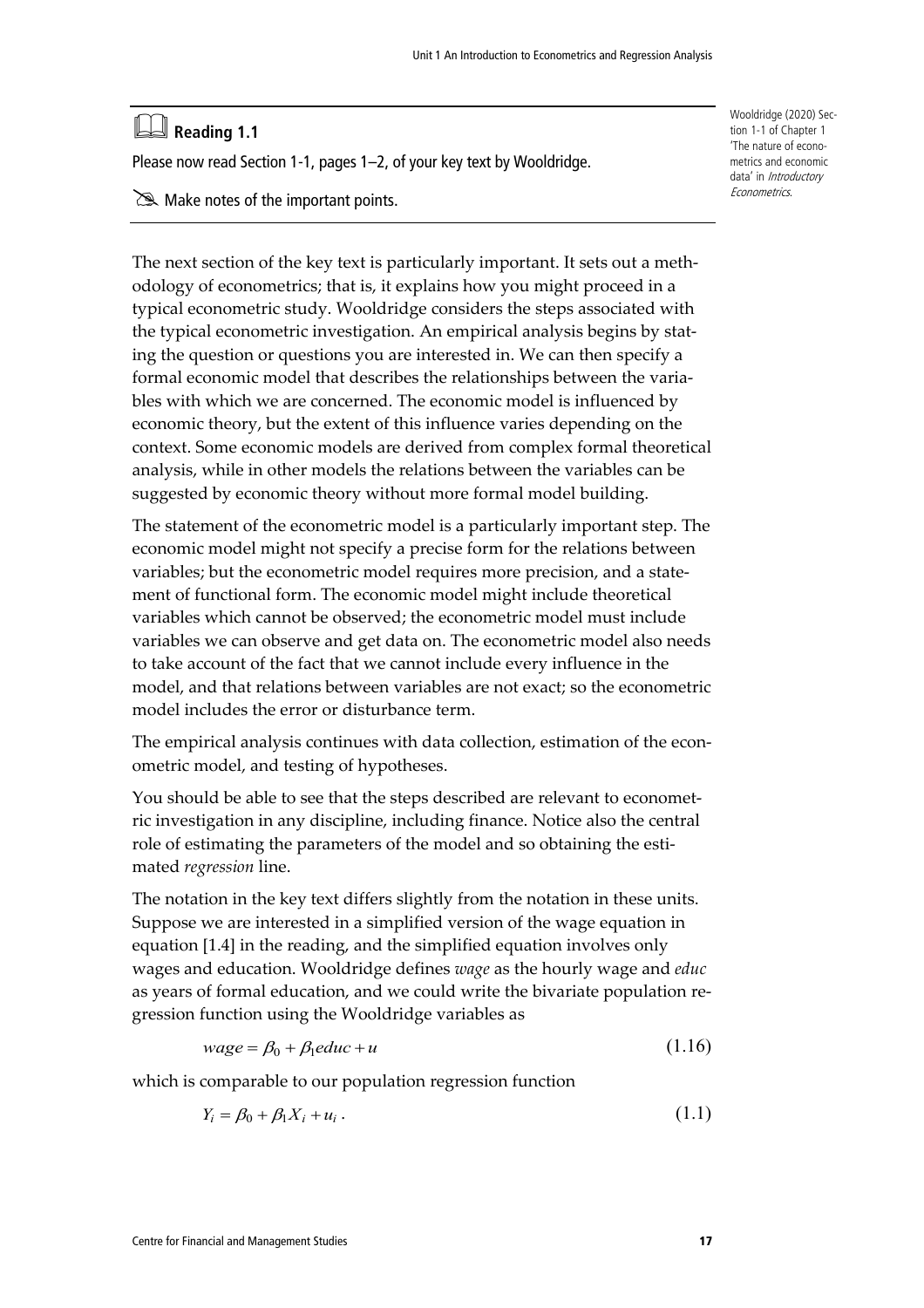# **Reading 1.2**

Please read *carefully* Section 1-2, pages 2-5, of the key text

The next section in Wooldridge concerns the structure of data, including cross-sectional data, time series data, pooled cross-sections and panel data. In brief, cross-sectional data involves observations on individuals, households, firms, or other economic units, at a particular point in time. Time series data involves observations on one or more variables over time. Pooled cross-sectional data involves cross-sections observed at two or more points in time, and where the units (the individuals, households, firms, *etc*) may not be the same in the different cross-sections. Panel data involves time series observations for each member of a cross-section.

In this module you will study how to use econometric methods to examine the relationships between financial variables. The examples and exercises will mainly use time series data. However, you should be aware of the different data structures, how the data is collected, and the differences between them.

Wooldridge makes two very important points in this section.

The first point is that the essential econometric procedures that you will study in this module can be used with cross-sectional *and* time series data. These fundamental procedures are covered in Part 1 of your key text, titled 'Regression analysis with cross-sectional data'. Although we will mainly be concerned with time series data in the examples, we can make use of these essential econometric methods, and most of the readings for the module will be from Part 1 of your key text.

The second point is that we cannot view observations in a time series data set as being from a random sample. If you think about the share price of a company, for example, the price in one period is very likely to be influenced by the price in the previous period. Some financial and economic time series exhibit what are called trends over time, in which previous values influence current and future values. This can present a particular challenge for estimation and interpretation of econometric models. The methods that have been developed to deal with these challenges are considered in Part 2 of your key text, 'Regression analysis with time series data' and Part 3 'Advanced topics'. These methods are studied in the module *Econometric Analysis and Applications*.

To summarise, for this module you will study the essential econometric methods that can be used for both time series and cross-sectional data. You will examine how these methods can be applied with time series data, and you will study some of the particular features of time series data and time series econometric models.

Wooldridge (2020) Section 1-2 of Chapter 1 'The nature of econometrics and economic data' in Introductory Econometrics.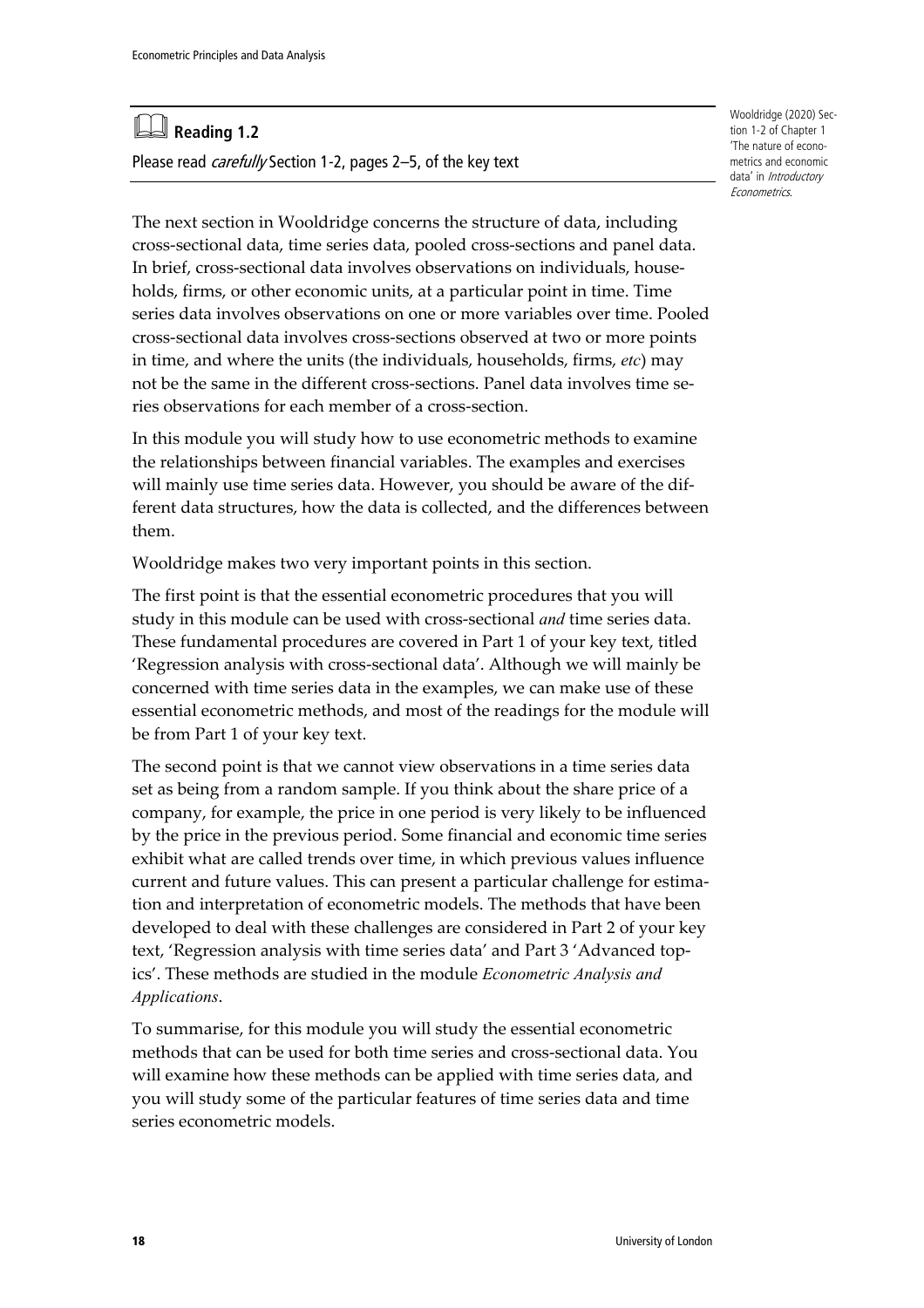# **Reading 1.3**

Please read Section 1-3, pages 5–10, of your key text. You should read all of this section, but please give particular attention to Section 1-3b Time series data, and Section 1-3e A comment on data structures. Note the importance of time and data frequency in time series data.

As Wooldridge notes, we can use many of the same tools to analyse time series data and cross-sectional data, and in this module you will study these essential techniques. However, some aspects of time series data require more complex econometric techniques, compared to cross-sectional data (covered in Parts 2 and 3 of the key text). These more advanced methods are studied in the module *Econometric Analysis and Applications*.

Earlier in the unit, in Section 1.3.2, we noted the difficulty of 'holding other things equal' when trying to identify the effect of changes in one variable on another variable. For example, how can we identify a causal effect of changes in the price of an asset on the demand for the asset, if we are unable to keep all other prices unchanged? This idea of *ceteris paribus* or 'other things being equal', and the way we isolate causal effects, are explored in more detail in the final reading in this unit.

# **Reading 1.4**

Please read Section 1-4 and the Summary to Chapter 1, pages 10–14, of the key text. The problem of identifying causality in time series models is examined in Example 1.6, and in Example 1.7 on the expectations hypothesis.

## **1.5 An Example – Efficiency in the Foreign Exchange Market**

This example examines the hypothesis of efficiency in the foreign exchange market, and provides a demonstration of the eight steps that are typical of any econometric investigation.

### **Statement of the theory**

Efficiency in markets is a central assumption of many theories in finance and economics. The efficient markets hypothesis states that current prices will reflect all available information. Applied in the exchange rate market, the hypothesis suggests that the forward exchange rate is the market's expectation of the spot rate that will exist in the future. Any difference between the forward rate formed in the previous period and the spot rate in the current period should be entirely random and unpredictable. In addition, there should be a close relation between the forward rate from the previous period and the spot rate in the current period.

Wooldridge (2020) Section 1-3 of Chapter 1 'The nature of econometrics and economic data' in Introductory Econometrics.

Wooldridge (2020) Section 1.4 and Summary in Chapter 1 'The nature of econometrics and economic data' in Introductory Econometrics.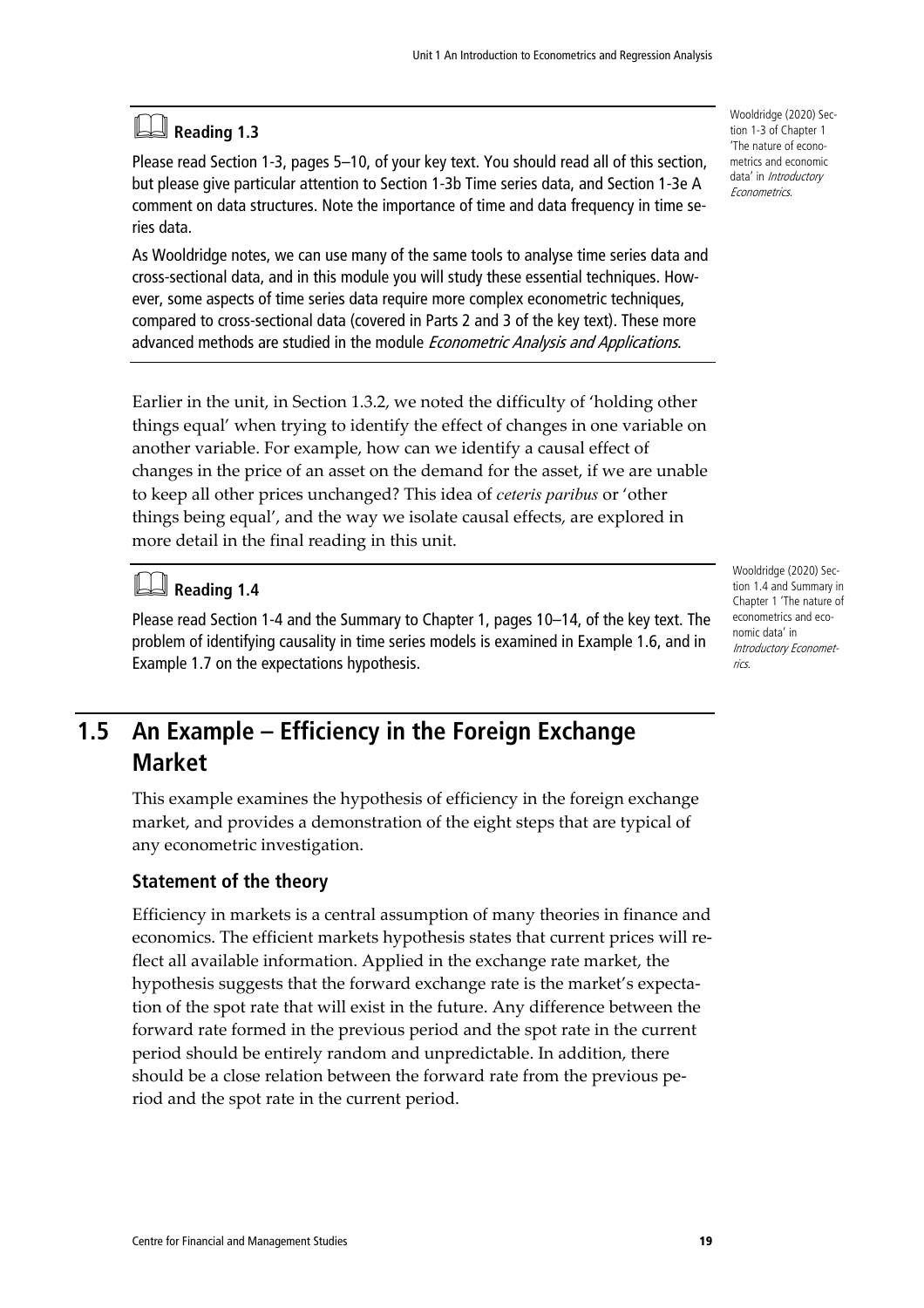### **Collection of data**

The data to be used are monthly time series data for the spot exchange rate between UK sterling and the US dollar, measured in dollars per pound, and the one-month-ahead forward exchange rate, also measured in dollars per pound. The data cover the period January 1982 to January 2012. The source of the data is www.bankofengland.co.uk. (Bank of England, nd accessed June 2019)

**Figure 1.1 Scatter plot of S (current spot rate) on lag(F, −1) (previous forward rate), 1982–2012**



Figure 1.1 shows a scatter plot of the current spot rate, S, against the forward rate available in the previous month, lag (F, −1). The figure suggests that the relationship is upward sloping and it seems to be reasonably linear.

### **Mathematical model of the theory**

The relation between the current spot rate and the forward rate in the previous month in its simplest form can be presented as a linear relationship

$$
S_t = \beta_0 + \beta_1 F_{t-1} \tag{1.17}
$$

where  $S_t$  is the spot rate in period *t*;  $F_{t-1}$  is the one-month ahead forward rate available in the previous period,  $t-1$ ;  $\beta_0$  is a constant (or intercept) and  $\beta_1$  is the slope of the function. For the efficient markets hypothesis to hold we would expect  $\beta_0 = 0$  and  $\beta_1 = 1$ .

### **Econometric model of the theory**

The econometric model is stochastic. It includes a random error,  $u_t$ , which captures the influence of all the other variables that may influence the spot exchange rate.

$$
S_t = \beta_0 + \beta_1 F_{t-1} + u_t \tag{1.18}
$$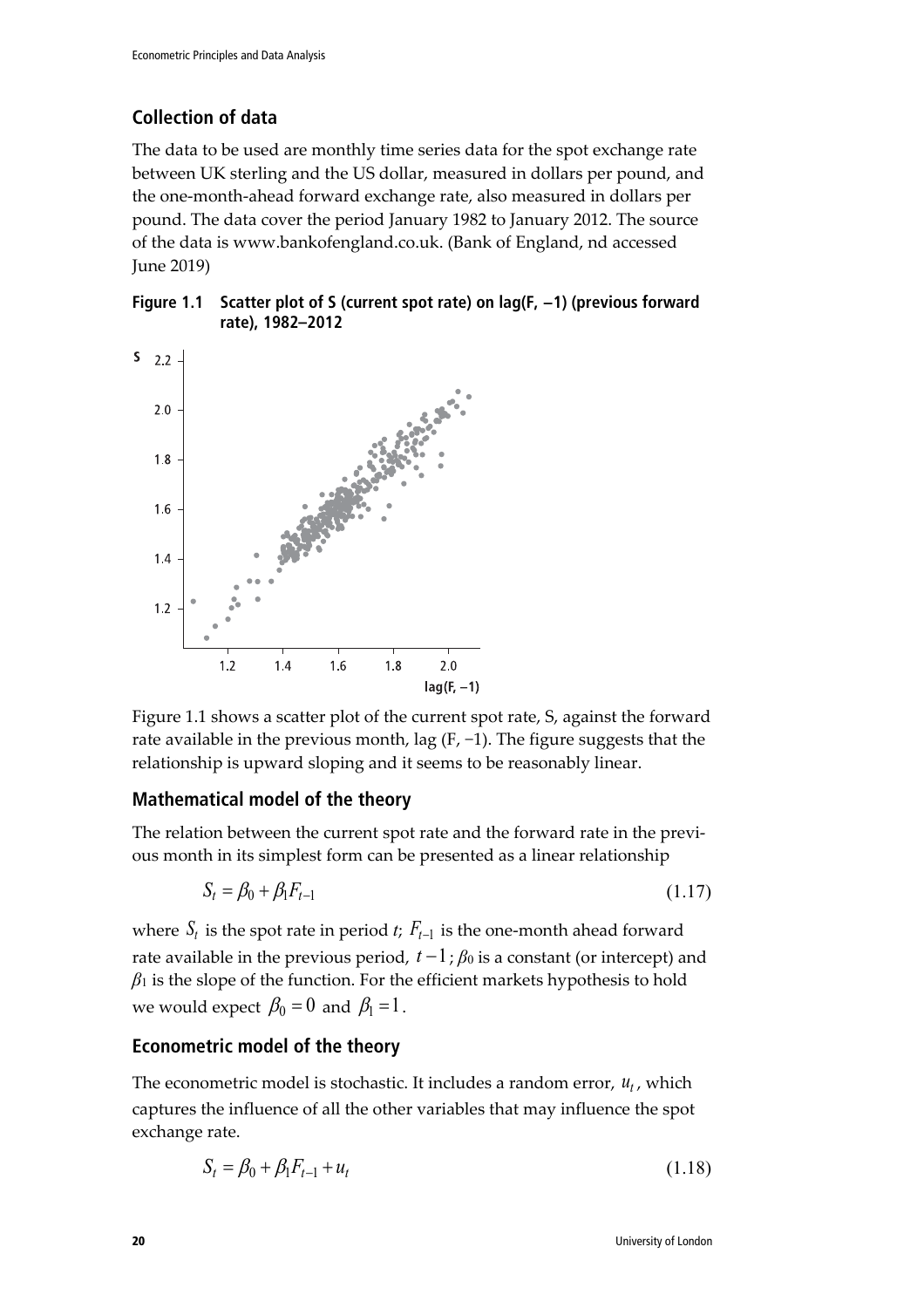The disturbance term  $u_t$  is crucial to the distinction between a mathematical model and an econometric model. In the mathematical model we have a function – there is a unique value of the spot rate for each value of the previous forward rate. With the econometric model, we have a relation in which there is no longer a unique value of the spot rate for each value of the previous forward rate. In the context of the efficient markets hypothesis the disturbance term has additional interpretation: according to the hypothesis, any difference between the previous forward rate and the current spot rate should be random and unpredictable.

#### **Parameter estimation**

Using these data and R, it is possible to obtain estimates of the parameters  $\beta_0$ and  $\beta_1$  to obtain the average relationship between  $S_t$  and  $F_{t-1}$ . The problem of estimating the coefficients of the population regression function will be discussed in Unit 2. The function estimated with our data is

$$
\hat{S}_t = 0.064 + 0.962F_{t-1} \tag{1.19}
$$

and this represents the average relationship between the spot exchange rate and the previous forward exchange rate. The estimated value of  $\,\beta_0^{}$  ,  $\,\hat{\beta}_0^{}$  , is 0.064 and the estimated value of  $\,\beta_{\rm l}$  ,  $\,\hat{\beta}_{\rm l}$  is 0.962. Consequently if the forward exchange rate increases by 0.01, the spot rate in the next period increases on average by 0.00962. The interpretation of the intercept is not as straightforward. Mechanical interpretation of the estimate tells us that the spot exchange rate is \$0.064 per pound if the forward exchange rate in the previous period is zero. On its own, this statement is without meaning. However, in the context of the efficient markets hypothesis, we may ask if the estimated constant indicates there is a systematic and predictable difference between the average spot rate in a period, and the spot rate expected by the markets in the previous period (as measured by the forward rate), and whether this difference could be exploited by traders.

### **Checking for model adequacy**

How appropriate is the model? Should some other variable(s) be included, and is the functional form correct? For example, research on the efficient markets hypothesis in exchange markets has used the natural logarithms of the spot and forward exchange rates. Alternatively, researchers have focussed on the rates of return on the spot and forward exchange rates, and not the levels. Researchers have also examined if the difference between the spot rate and the previous forward rate ( $S_t - F_{t-1}$ ) can be explained by the difference that was observed in earlier periods. With the relevant data, we could estimate various specifications of the relation between spot and forward exchange rates. How do we choose the best model? This is discussed in Unit 8.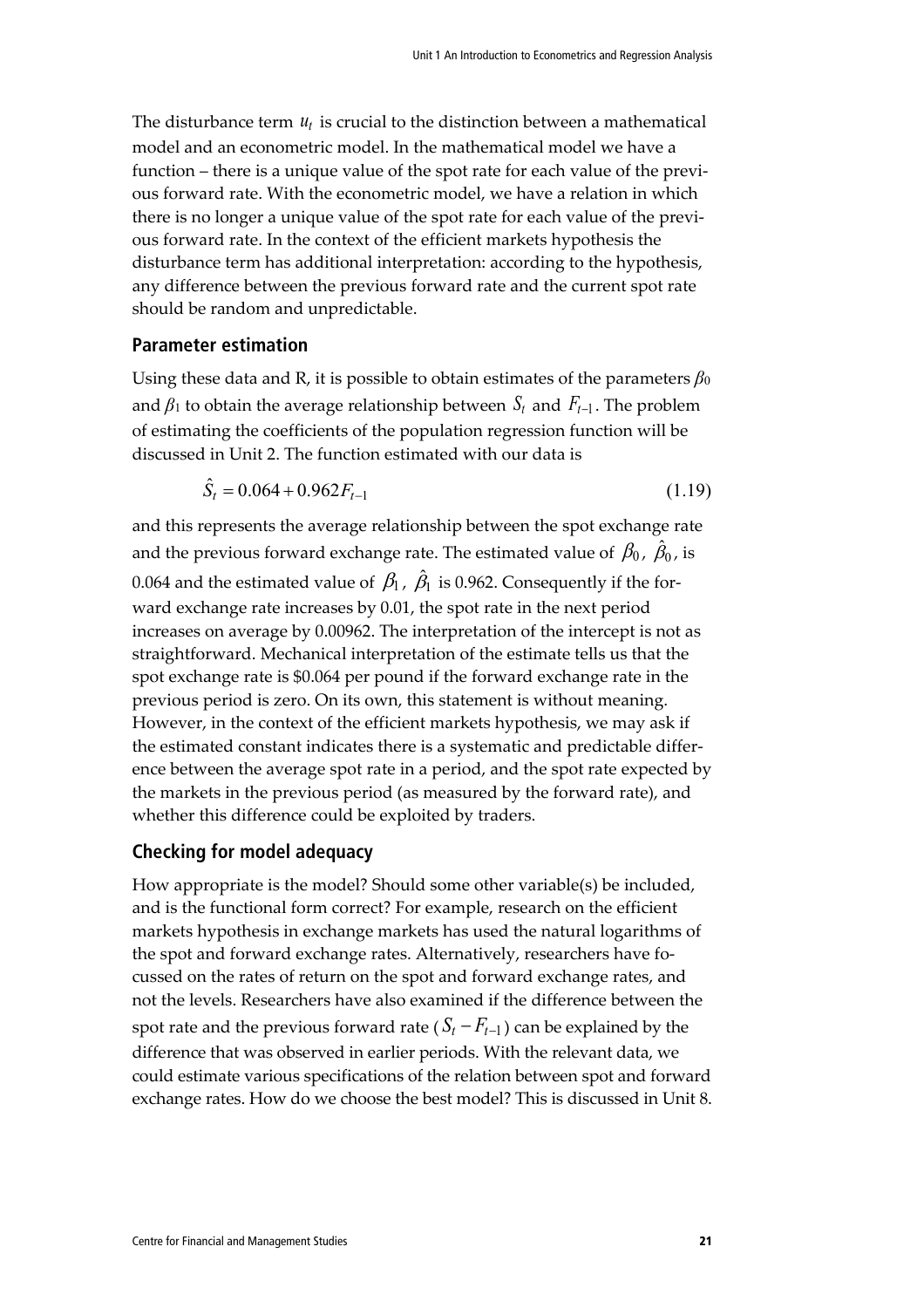### **Tests of the hypothesis**

Do the results conform to the theory of the efficient markets hypothesis? With our theory we expect  $\beta_0 = 0$  and  $\beta_1 = 1$ . Is each of these hypotheses supported by the results? Our estimates would appear to be consistent with what we expected to obtain, but we should conduct formal tests to check that this is actually the case. Formal tests of hypotheses will be discussed in Unit 4.

### **Prediction**

How might the estimated model be used for prediction? We could use it to predict what the spot exchange rate would be if the forward rate in the previous period was a particular amount. Suppose the forward exchange rate in the previous month was \$1.50 per £1.00. The predicted level of the spot rate is

$$
\hat{S}_t = 0.064 + 0.962 \times 1.50 \,. \tag{1.20}
$$

Therefore

 $\hat{S}_t = 1.507$ .

That is, the spot rate is predicted to be \$1.507 per £1.00 if the forward rate in the previous period is \$1.50 per £1.00.

### **1.6 Conclusion**

In this unit we introduced some basic ideas on econometrics and regression analysis. The most important points to remember are the following:

• Econometrics is the application of statistical and mathematical methods to the analysis of data, with a purpose of giving empirical content to economic and financial theories and verifying them or refuting them.

Three elements account for the difference in the work of an econometrician in relation to an economic or finance theorist:

- 1. the fact that we cannot 'hold other things constant' in empirical analysis
- 2. the imperfect nature of relations between variables which makes the conclusions and outcomes of empirical analysis always contain a considerable element of uncertainty, and
- 3. the discrepancy between theoretical variables and observed data in terms of coverage and precision of measurement.

Regression analysis constitutes the statistical foundation of econometric theory and practice. Its aim is to bring out relations between variables, especially between variables whose relation is subject to chance variation and to the influence of unforeseen events.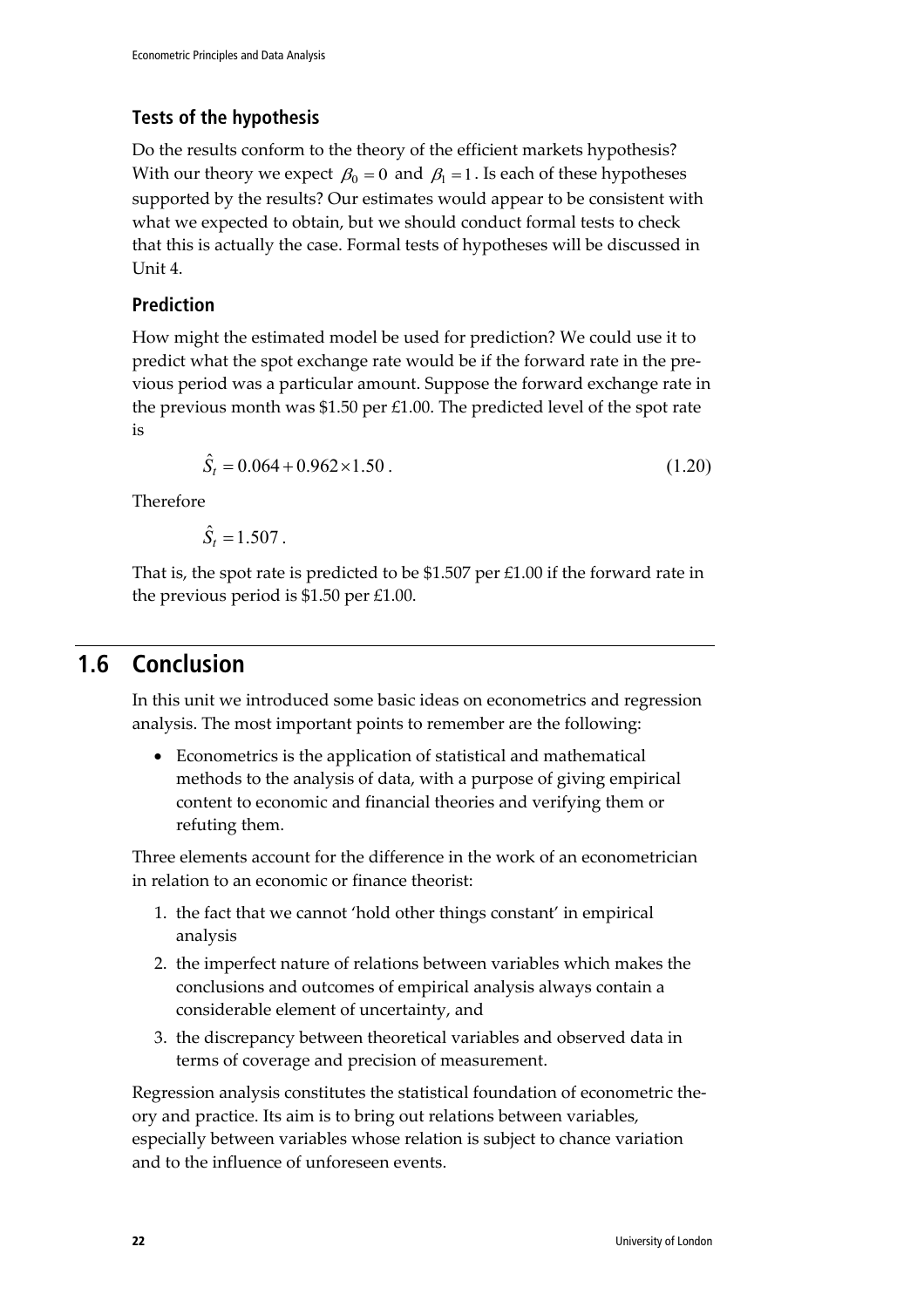Regression involves finding an average line, which summarises the relation of *Y* on *X* among considerable chance variation and uncertainty of outcome.

The uncertainty inherent in conclusions and outcomes based on regression analysis is formally modelled through the introduction of a disturbance term in our behavioural equations. This is a stochastic variable, which we cannot observe in practice. However, the residuals of a sample regression function may provide us with an indication as to the behaviour of these unknown disturbances.

Regression allows us to investigate the association between variables, but this does not imply any causality between them. To establish causality we need to use economic and finance theory.

In empirical work in economics and finance we cannot use experimentation. Econometric analysis, therefore, is based on careful observation of data drawn from a context that we do not control.

In terms of practical skills, this unit requires that:

- you are familiar with the scatter plot as a practical tool of empirical analysis
- you know how to enter data in R by opening a pre-existing text file
- you know the R commands or operations to obtain a summary of descriptive statistics of a variable, make a scatter plot, create logarithms of variables, and create rates of return.

### **1.7 Working with R**

If you have not done so already, now would be a good time to install R.

In this unit you will also be using the zoo package, so please also install that now. *Installation* of a package is a one-off procedure.

But remember that to use a function from a package in a particular R session, the package must be *loaded* before you try to use the function (loading is a very quick procedure). So, for example, to use the zoo() function, the zoo package must be loaded.

The data files for the exercises are available on the VLE in the module area for this study session.

The commands to perform the operations required in the exercises are provided in the unit, following each exercise.

The commands to read the data files are written on the basis that the working directory for the R session includes the data file you are working with (there is no file path in the command to read the data file). So please make sure the working directory includes the data file.

(Our preference is to organise data files in folders using a system that makes sense from an organisational point of view, and then change the working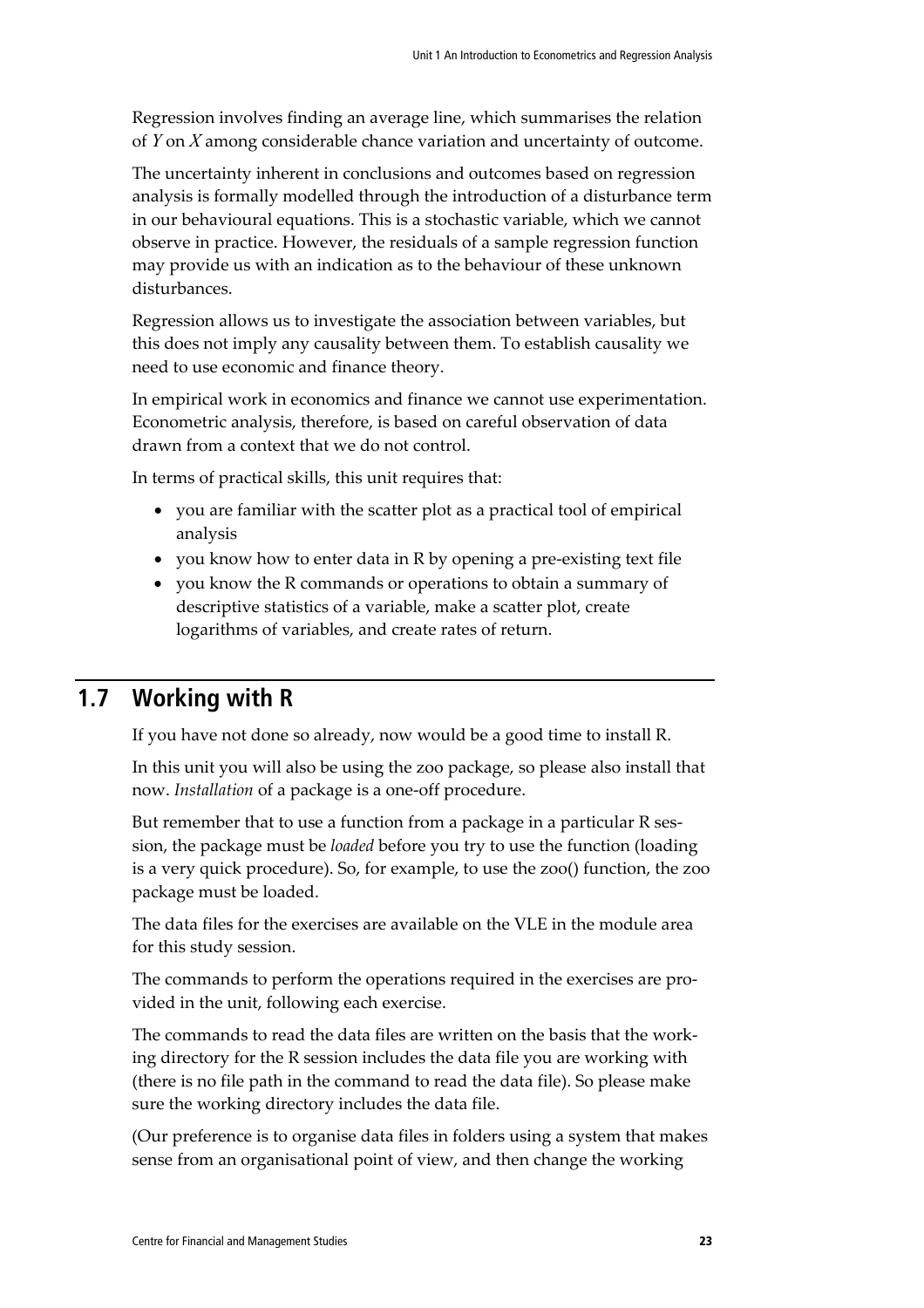directory for the R session so it is the required folder. Alternatively, you could save the data file in the default R working directory.)

The command to find the current working directory is

getwd()

and you can change the working directory with File  $\mid$  Change dir...

Please note that R is case sensitive. Also note that  $\leq$  has the same effect as  $=$ . Spaces can be used to separate elements in the commands, to make them more legible, but spaces are not necessary for the command to operate.

R is a very powerful and flexible programming environment. R and the packages written for R have many features that you will not use in this module, so don't worry if you see methods or notation in the Help files that are not covered in this module. Everything you need to understand is described in the module units, readings, and exercises.

Lastly, answers to the exercises are provided for you to check you have understood and done the exercises correctly. If you do the exercises yourself, you will develop a good understanding of the module materials, and the models and methods described in the units; you will also become more confident using these methods and using R.

Do not go straight to the answers!

### **1.8 Exercises**

### **Question 1**

What is the critical distinction between econometrics and (i) economic or finance theory and (ii) mathematical finance and economics?

### **Question 2**

The file M430 U1 Q2.txt contains the data used in the example in the unit. It is monthly time series data on the exchange rate between the US dollar and UK sterling, measured in dollars per pound. The current spot exchange rate is denoted *S*, and the one-month ahead forward rate is denoted *F*. The data relate to the period January 1982 to January 2012, and the source of the data is www.bankofengland.co.uk (Bank of England, nd accessed June 2019).

- a) Produce a plot of the spot rate, *S*, over time. Comment on the plot. Are there any noteworthy episodes?
- b) Produce a scatter plot of the current spot rate,  $S_t$ , on the vertical axis and the forward rate available in the previous period,  $F_{t-1}$ , on the horizontal axis. Comment on the scatter plot; would a linear regression seem appropriate?
- c) Produce a plot over time of the difference between the current spot rate and the forward rate available in the previous period,  $S_t - F_{t-1}$ . Comment on the plot; are there periods when the current spot rate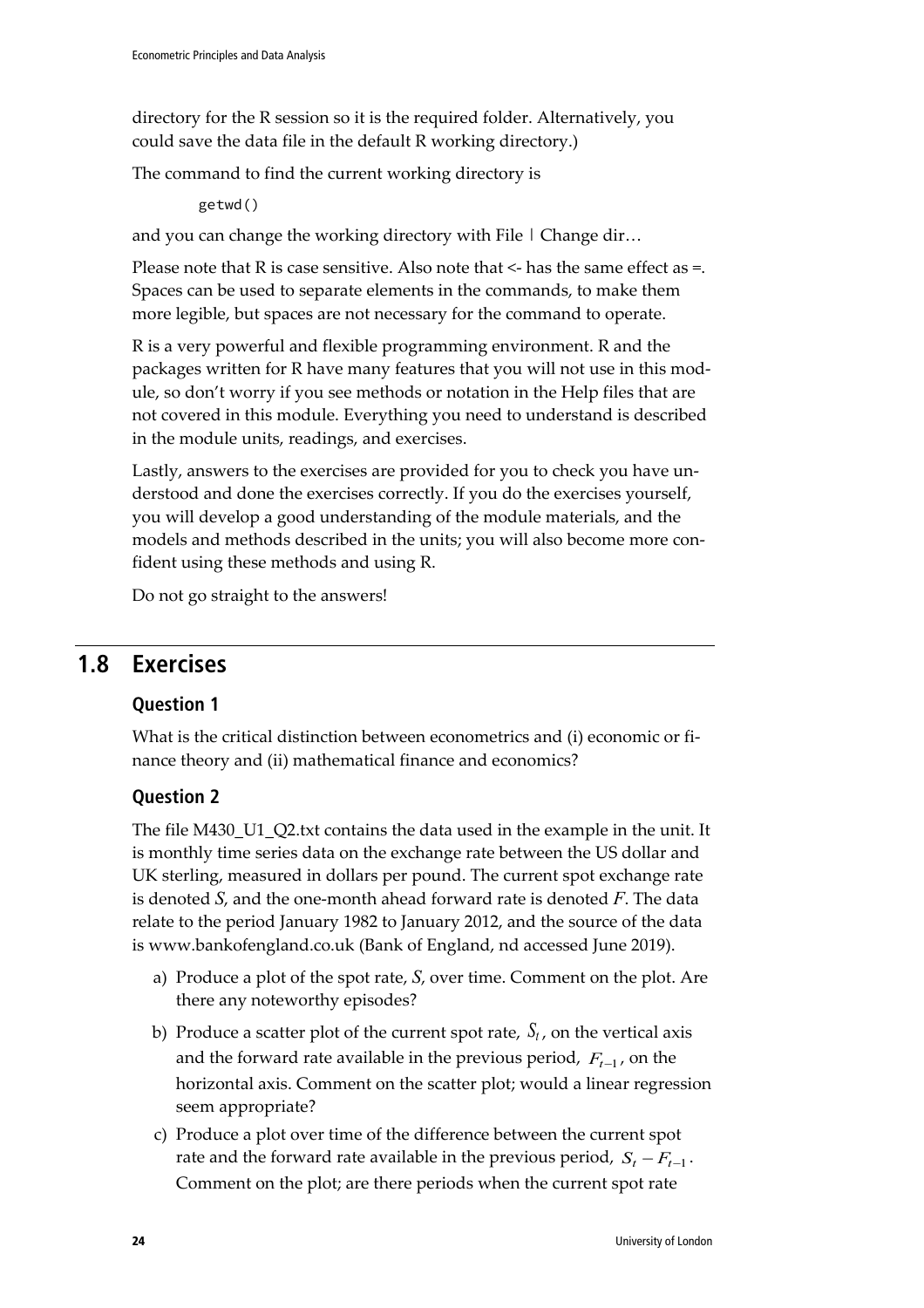differs noticeably from what is predicted by the previous forward rate?

d) Produce a scatter plot with the difference between the current spot rate and the forward rate available in the previous period,  $S_t - F_{t-1}$ , on the vertical axis, and this difference one month ago,  $S_{t-1} - F_{t-2}$ , on the horizontal axis. Comment on the scatter plot; does there appear to be a relationship between the two transformed series?

### **Data files**

The file M430\_U1\_Q2.txt is a tab separated text file. Text files are very basic, they are readable by many applications, (you could open them in a spreadsheet, for example, or a text editor, or in R), and they are robust to upgrades in software. For these reasons, the data files for the module are all provided in the simplest (and most accessible) format, text files.

The first line of M430\_U1\_Q2.txt contains the labels for the three columns: Date, S and F. The next row contains the data for the first observation: 31/01/1982, 1.8835 and 1.8837, separated by tabs. Row 3 is 28/02/1982, 1.8225 and 1.8237, and so on. The final row contains 31/01/2012, 1.578 and 1.5777. A useful tip when working with data is to note the first and last observations for your variables, so that you can check files have been opened successfully (and completely).

### **Read data from text file and create zoo objects**

The following commands first read the data from the text file M430\_U1\_Q2.txt into the data frame M430\_U1\_Q2.

A zoo object containing data on S and F is created from the data frame; within this zoo object the data are indexed by the dates contained in the text file.

For easier manipulation, two separate zoo series called S and F are also created (these will be indexed by the correct dates).

If you copy the commands to R one-by-one, you will need to press Enter to execute each command in R. If you copy the four commands together, the first three will be executed immediately and in sequence, and you will need to press Enter to run the fourth command.

The first line assumes the file M430\_U1\_Q2.txt is located in the working directory accessed by R. You can change the working directory using File | Change dir… to select the folder where you have saved M430\_U1\_Q2.txt.

Before you execute these commands, make sure you have installed the zoo package on your device, and that it is currently loaded.

```
M430_U1_Q2 <- read.table("M430_U1_Q2.txt", sep = "\t", 
header = TRUE)
M430_U1_Q2_zoo <- read.zoo(M430_U1_Q2, format = 
"%d/%m/%Y")
S = zoo(M430_U1_02_200$S)
F = zoo(M430_U1_Q2_zoo$F)
```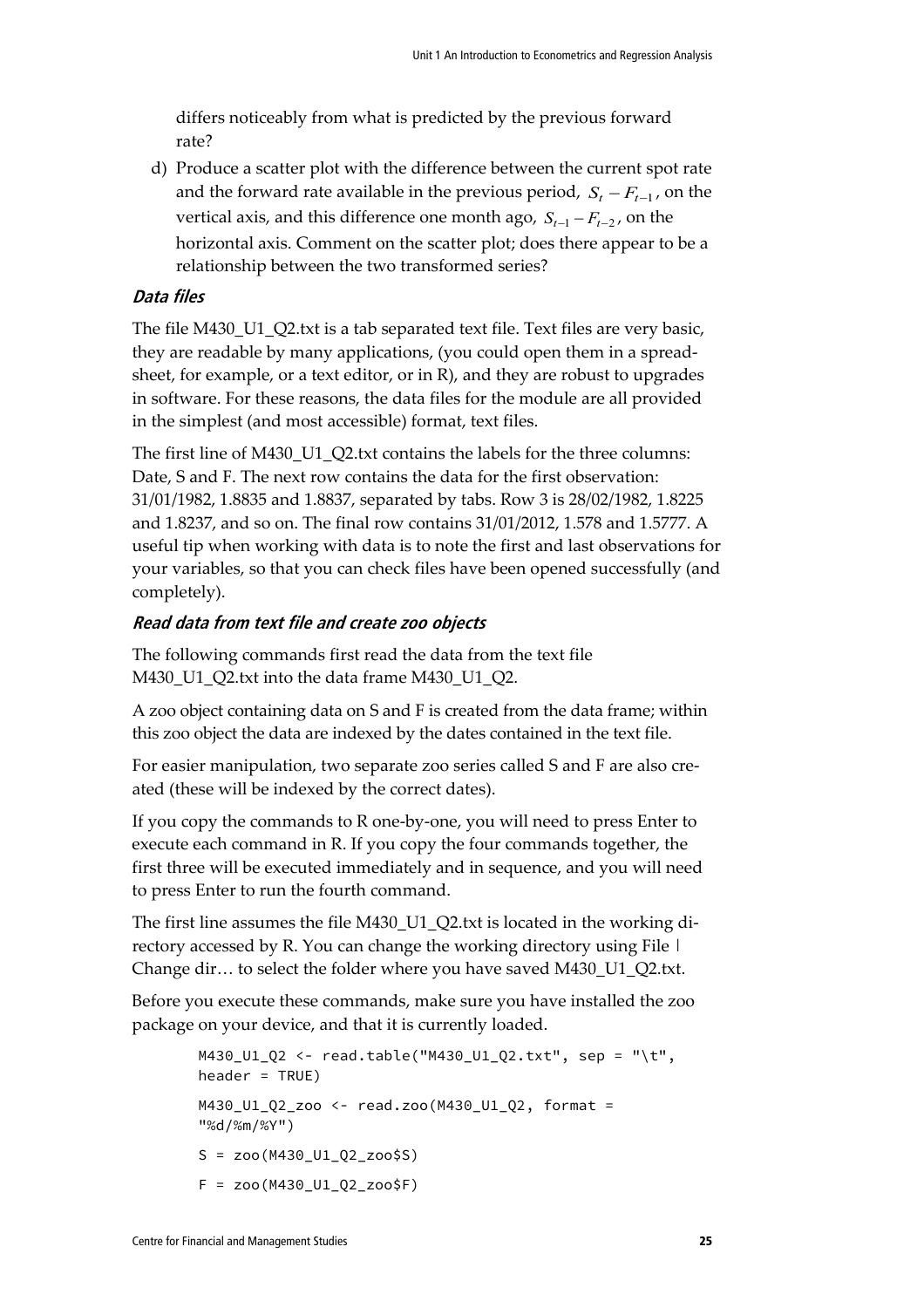In the read.table command, sep = " $\lceil \cdot \rceil$ " indicates the data are separated by tabs. Within the read.zoo command, the format for the dates as they appear in the data file is specified with format = "%d/%m/%Y".

Note the use of the quotation symbol " in the R commands. The symbols " and " will not be recognised in R. After copying the commands to R you may see a plus sign at the start of a line of code; this indicates the R command continues over two lines.

To see the data for *S*, say, type S (followed by Enter).

To see which objects have been created, use

 $ls()$ 

### **Saving a Workspace**

To save a Workspace, use File | Save Workspace... (or use Control and s). Provide a name for the file, which will be saved as an R image with the extension .Rdata. The file will be saved in the current working directory (or you can browse to another folder).

To load a Workspace that you have saved previously, use File | Load Workspace…, and select the file to load. You can browse to another folder if the .Rdata file you want to load is not in the current working directory.

### **Deleting an object**

To delete an object, use rm(). For example, to remove the object S you would use rm(S).

To remove all objects (for example, if you want to start with a new data set but you would like to keep working with the same loaded packages), go to Misc | Remove all objects. The same thing can be achieved with

 $rm(list = ls(all = TRUE))$ 

### **Producing a graph**

Analysing graphs of your data is a very useful method for identifying general patterns, relations between series, or noteworthy changes in the data. To demonstrate this, Q2a examines a plot of a series over time; Q2b examines a scatter plot where one series is plotted against another; Q2c requires a plot of transformed series over time; and Q2d considers a scatter plot of two transformed series.

To produce a plot of the current spot rate, *S*, use

plot(S,  $lwd = 2$ ,  $xaxs = "i")$ 

The text lwd = 2 determines the width of the plot line. xaxs = "i" extends the plot to the left and right edges of the plot area. The label on the horizontal axis will be Index. This label can be suppressed by including xlab = "" in the plot command

plot(S, lwd = 2, xlab = "", xaxs = "i")

or you could add a Date label to the horizontal axis by including xlab = "Date" in the plot command.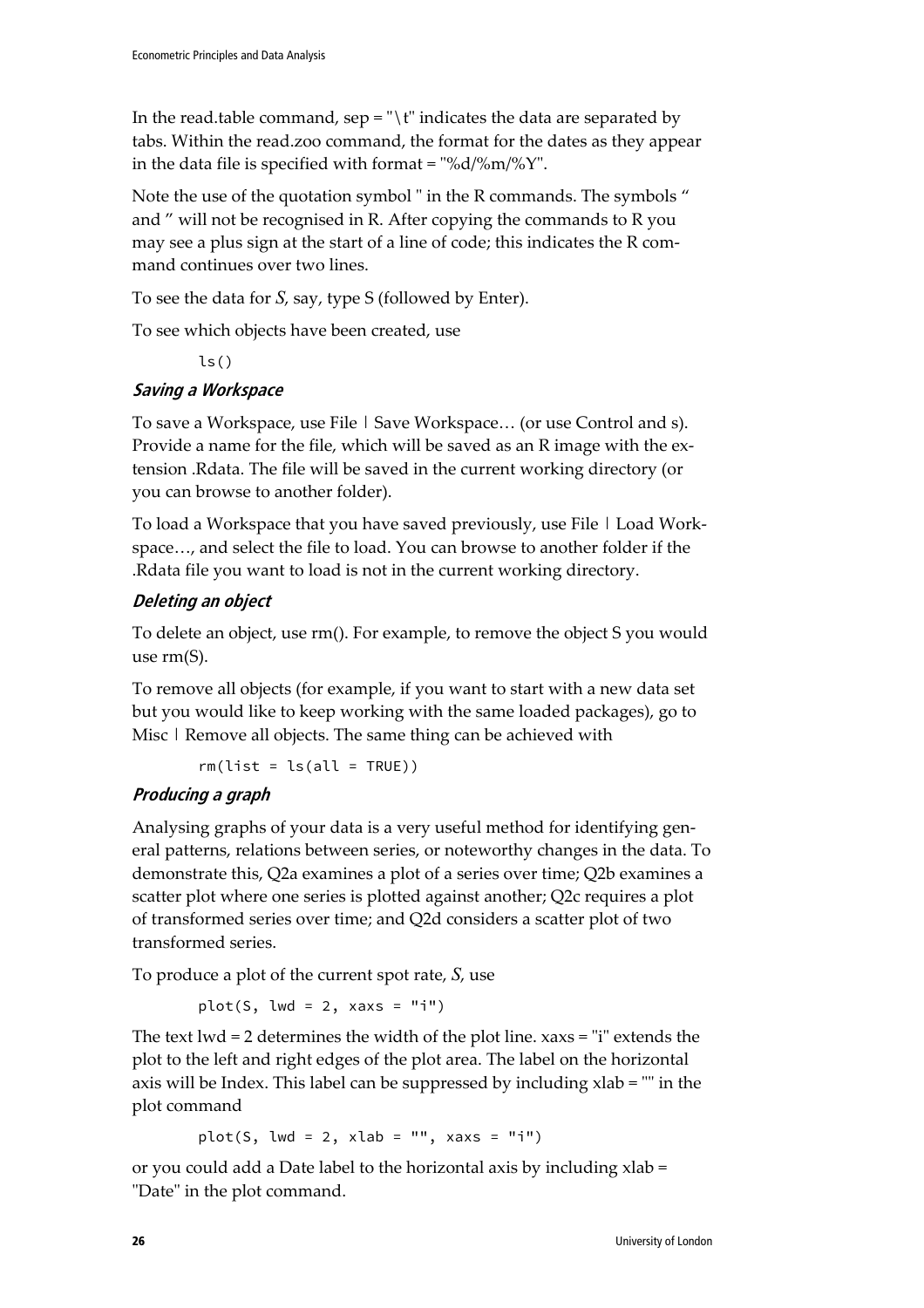To save the graph, make sure the graph window is highlighted, then go to File | Save as, then select the type of file you wish to save, and provide a name for the file. The file will be saved in the current working directory, or you can browse to another folder.

To copy the file to another application, use File | Copy to the clipboard, and copy as a bitmap or a metafile.

(These procedures can also be accessed by right-clicking over the graph.)

To continue inputting commands to R, make sure the R Console is selected. If the open graph is selected, R will not respond to typing or pasting.

#### **Producing a scatter plot**

Next, produce a scatter plot with  $S_t$  on the vertical axis and  $F_{t-1}$  on the horizontal axis. This can be done with

 $plot(lag(F,-1), S, pch = 19)$ 

The first series in this plot command is measured on the horizontal axis. The second series in this plot command is measured on the vertical axis. pch = 19 specifies the symbol of character to use in the plot.

Let us explain how the lag( ) operator works in R. The first three observations for S and F are shown in Table 1.2.

**Table 1.2 S and F, first three observations**

| Date       |        |        |
|------------|--------|--------|
| 1982-01-31 | 1.8835 | 1.8837 |
| 1982-02-28 | 1.8225 | 1.8237 |
| 1982-03-31 | 1.7833 | 1.7866 |
| .          | .      | .      |

We need to consider the series  $F_{t-1}$ , which is the one-month ahead forward exchange rate that was observed in the previous month. To get this series we need to use the term  $lag(F, -1)$  in the plot command in R.

If you type

 $lag(F, -1)$ 

you will see that the first two values of  $lag(F, -1)$  are as shown in the next table.

#### **Table 1.3 lag(F,-1) first two observations**

| Date       | $lag(F, -1)$ |
|------------|--------------|
|            |              |
| 1982-02-28 | 1.8837       |
| 1982-03-31 | 1.8237       |
| .          | .            |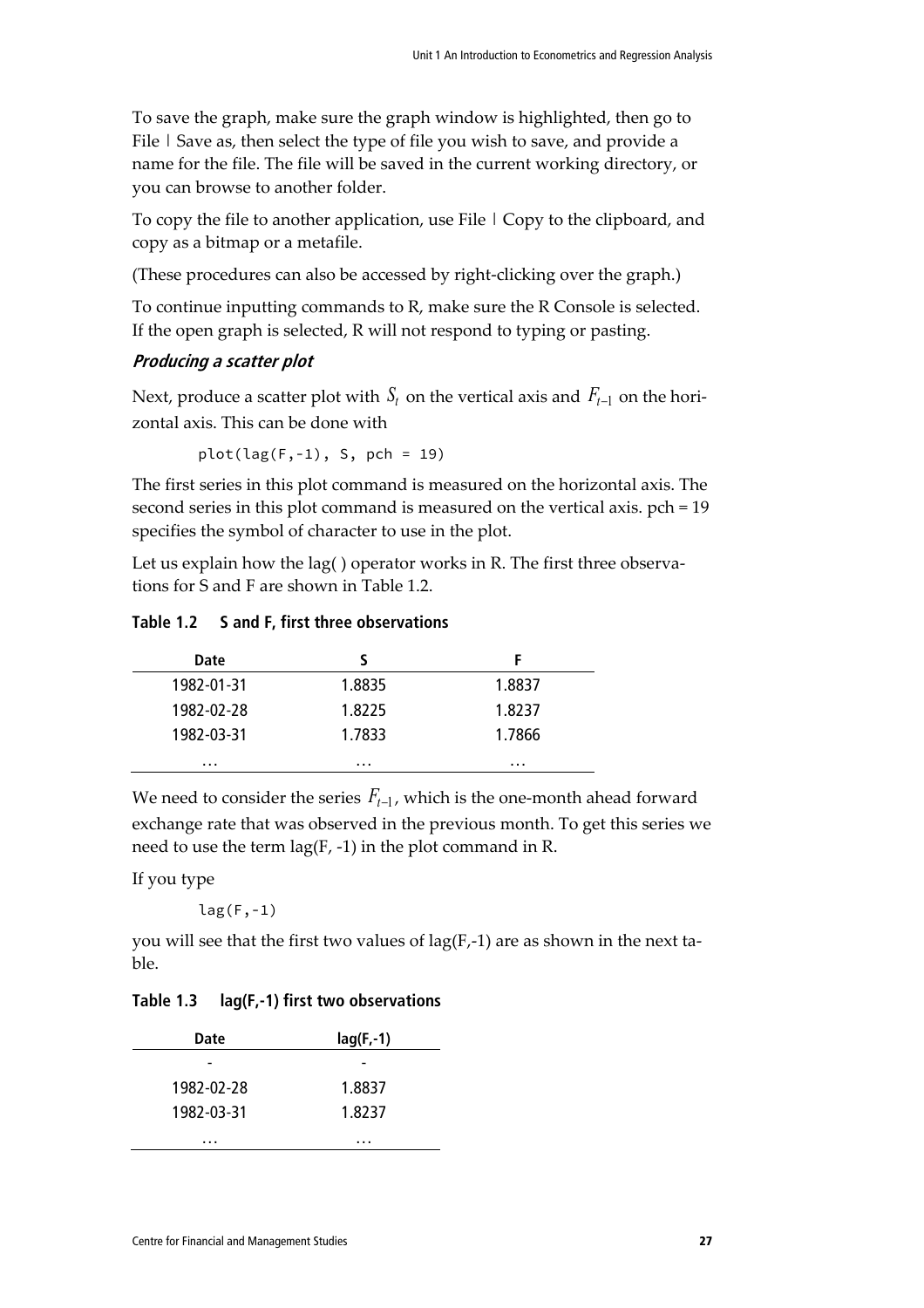There is no observation for  $lag(F, -1)$  for the date 1982-01-31. The data set does not include an observation for the one-month ahead forward exchange rate for December 1981, so we cannot create the lagged value of F for the observation 1982-01-31. By using the first lag of F we lose the first observation from the sample period.

In this module we will use this lag feature a lot. The unit will always provide the required R script to create the lags, but it is important you understand what is being done.

Why do we include -1 in the specification  $lag(F,-1)$ ? In R the lag operator works by shifting a series backwards (and the default is to shift the series back by one period). So, in R, lag(F) is the one-month ahead forward exchange rate that will be observed in the following month, which is  $F_{t+1}$ .

You can check this by typing

lag(F)

and you will see the observations for lag(F) shown in Table 1.4. The value for lag(F) for 1982-01-31 is the value of F on 1982-02-28.

Therefore, to obtain  $F_{t-1}$  we use the specification lag(F,-1).

#### **Table 1.4 lag(F) first three observations**

| Date       | lag(F) |
|------------|--------|
| 1982-01-31 | 1.8237 |
| 1982-02-28 | 1.7866 |
| 1982-03-31 | 1.7999 |
| .          | .      |

Question 2c requires a plot of  $S_t - F_{t-1}$  over time.

The commands to obtain this are

```
plot(S-lag(F, -1), lwd = 2, xlab = "", xaxs = "i")
abline(h = 0)
```
The command abline( $h = 0$ ) draws a horizontal straight line through the origin on the vertical axis.

Question 2d requires a scatter plot with  $S_t - F_{t-1}$  on the vertical axis, and  $S_{t-1} - F_{t-2}$  on the horizontal axis. Can you think what two expressions are required for this graph (to go in the plot command)? And what order should they be in to produce this scatter plot?

The scatter plot of  $S_t - F_{t-1}$  against  $S_{t-1} - F_{t-2}$  is obtained with

$$
plot(lag(S,-1)-lag(F,-2), S-lag(F,-1), pch = 19)
$$
  
\nabline(h = 0)  
\nabline(v = 0)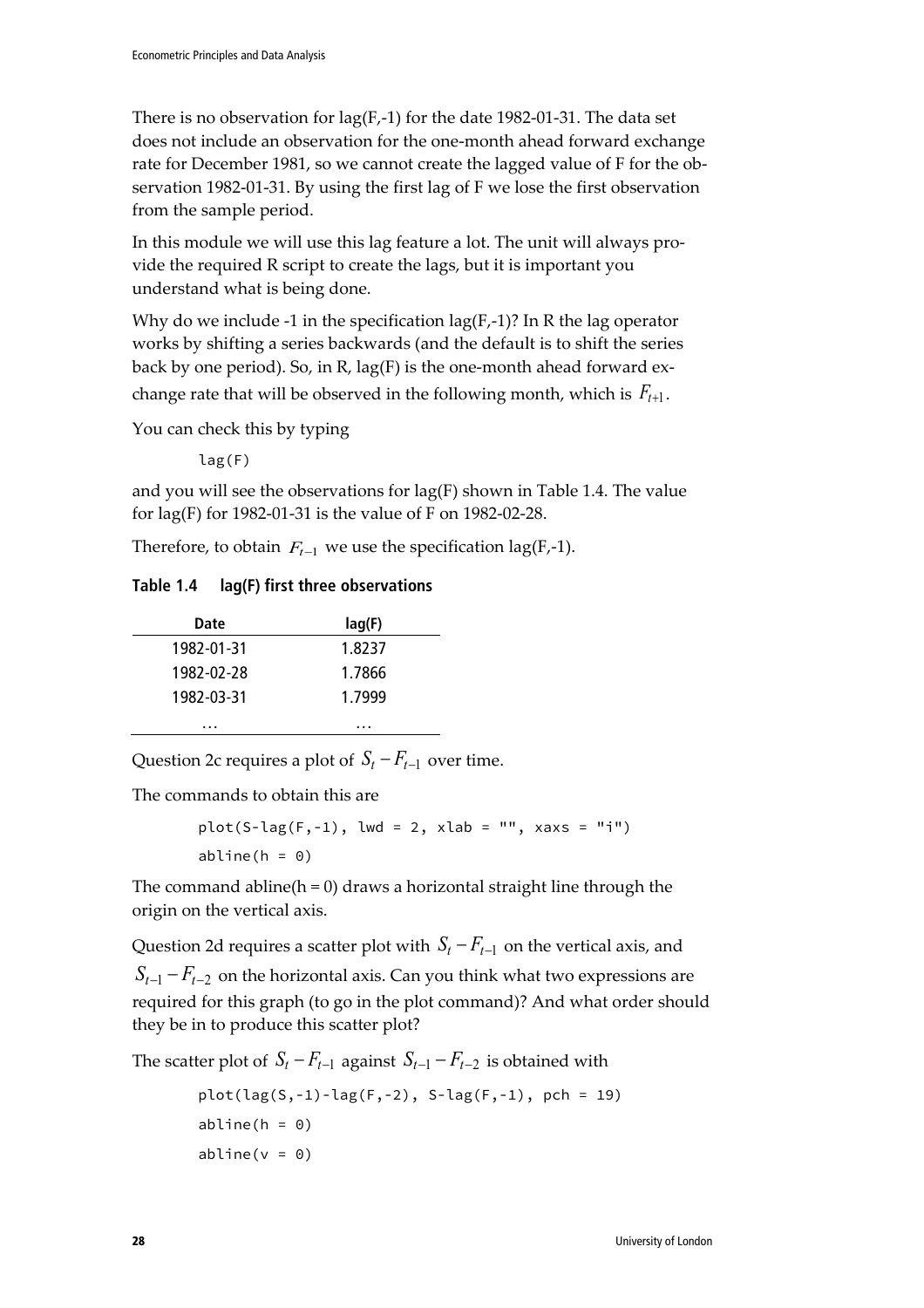The command abline( $v = 0$ ) draws a vertical straight line through the origin on the horizontal axis.

Notice how we obtain the one-month ahead forward exchange rate that was observed two months ago with lag(F, -2).

#### **Generating new series**

As you can see, it is possible to type expressions for series (transformations of series) directly into the plot commands. Sometimes it will be more convenient, or you may prefer it, to create new series that incorporate the transformations, and then work with the new series. So, in Q2c you could create a new series, call it *Z*, equal to the difference between the current spot rate and the forward rate from the previous period, and then plot *Z*.

To generate  $Z = S_t - F_{t-1}$  you would use

 $Z = S - \text{lag}(F, -1)$ 

The first few observations for *Z* are shown in Table 1.5.

**Table 1.5 S - lag(F,-1), first two observations**

| Date       | $Z = S - \text{lag}(F, -1)$ |
|------------|-----------------------------|
| -          | -                           |
| 1982-02-28 | $-0.0612$                   |
| 1982-03-31 | $-0.0404$                   |
| .          | .                           |

You can confirm that the value of Z on 1982-02-28 is the value of S on 1982- 02-28 minus the value of F on 1982-01-31

 $1.8825 - 1.8837 = -0.0612$ 

### **Question 3**

A share is valued at \$1,000 at the start of year 1. In year 1 it experiences a return of −20%, and in year 2 it experiences a return of +20%. Calculate the value of the share at the end of year 1 and the end of the year 2 using

- a) arithmetic returns, and
- b) logarithmic returns.

Comment on the values you have obtained for the share price at the end of year 2.

### **Question 4**

The tab delimited text file M430\_U1\_Q4.txt contains the share price of Delta Airlines Inc. (DAL) and the New York Stock Exchange Composite Index (NYA). The data are daily, for the period 1 March 2010 to 1 March 2012, and both series are measured in US dollars (Yahoo!, nd accessed June 2019). The text file also includes a column of dates.

a) Plot the series DAL and NYA over time. Comment on the plots.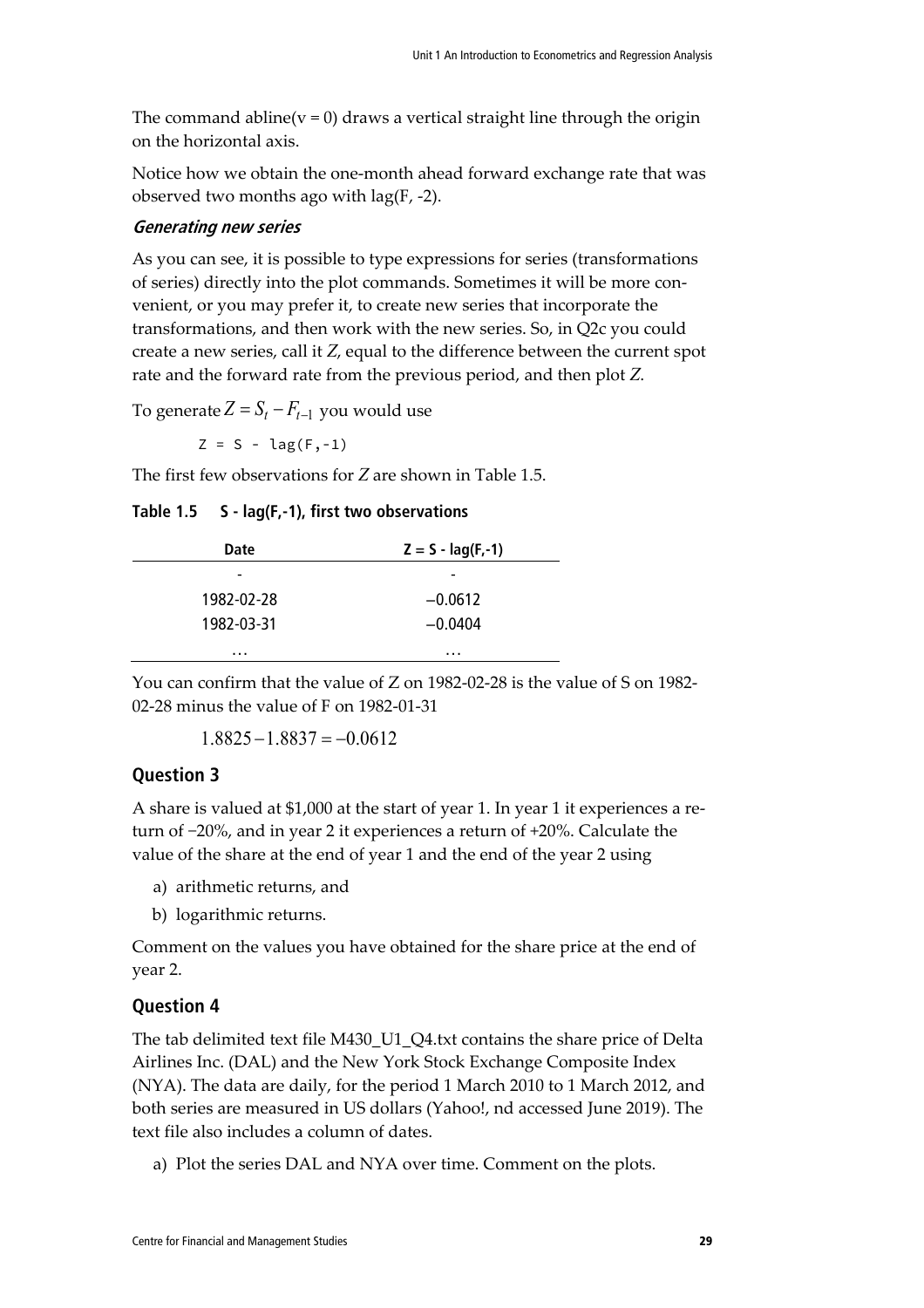- b) Plot the daily logged return of Delta Airline shares over time, and comment on the plot.
- c) Produce a scatter plot with the daily logged return of Delta shares on the vertical axis, and the daily logged return on the NYSE composite index on the horizontal axis. Comment on the scatter plot.
- d) Calculate the means, standard deviations, and minimum and maximum values for the Delta Airline daily logged return and daily arithmetic return. Comment on the values you have obtained.

The file contains three columns. The first column contains the date; the second column contains the share prices for Delta Airlines Inc. (DAL); and the third column contains the value for the NYSE Composite Index (NYA). For reference, on 1/3/2010 DAL is 13.17 and NYA is 7100.75; on 2/3/2010 DAL is 12.78 and NYA is 7135.97; and on 1/3/2012 DAL is 9.64 and NYA is 8175.11.

Read the data from the text file and create the zoo objects with the following four commands. Recall that the zoo functions are available in the zoo package.

```
M430_U1_Q4 <- read.table("M430_U1_Q4.txt", sep = "\t", 
header = TRUE)
M430_U1_Q4_zoo <- read.zoo(M430_U1_Q4, format = 
"%d/%m/%Y")
DAL = zoo(M430_U1_Q4_zoo$DAL)
NYA = zoo(M430_U1_Q4_zoo$NYA)
```
To produce a multi-panel plot of DAL and NYA, use

 $plot(M430_U1_Q4_zo0, Iwd = 2, main = "", xlab = "", xaxs =$ "i")

For Q4b you need to plot the daily logged return for the shares of Delta Airlines. Recall from the unit that the daily logged return is equal to

$$
R_t = \ln P_t - \ln P_{t-1}
$$
\n(1.21)

that is, the natural logarithm of the share price minus the natural logarithm of the share price from the day before.

To plot the daily logged return of DAL

 $plot(diff(log(DAL)), xlab = "", lwd = 2, xaxs = "i")$ abline( $h = 0$ )

The term diff(log(DAL)) provides the first difference of the log of the Delta share price, that is the current logged value minus the logged value in the previous period. Note that log in R is the natural logarithm by default.

Equivalently, you could create a new series for the logged return with

 $r = \log(DAL) - \log(log(DAL), -1)$ 

and then obtain a plot of r.

Q4c requires a scatterplot of the daily logged return on Delta shares against the daily logged return on the market index. This is achieved with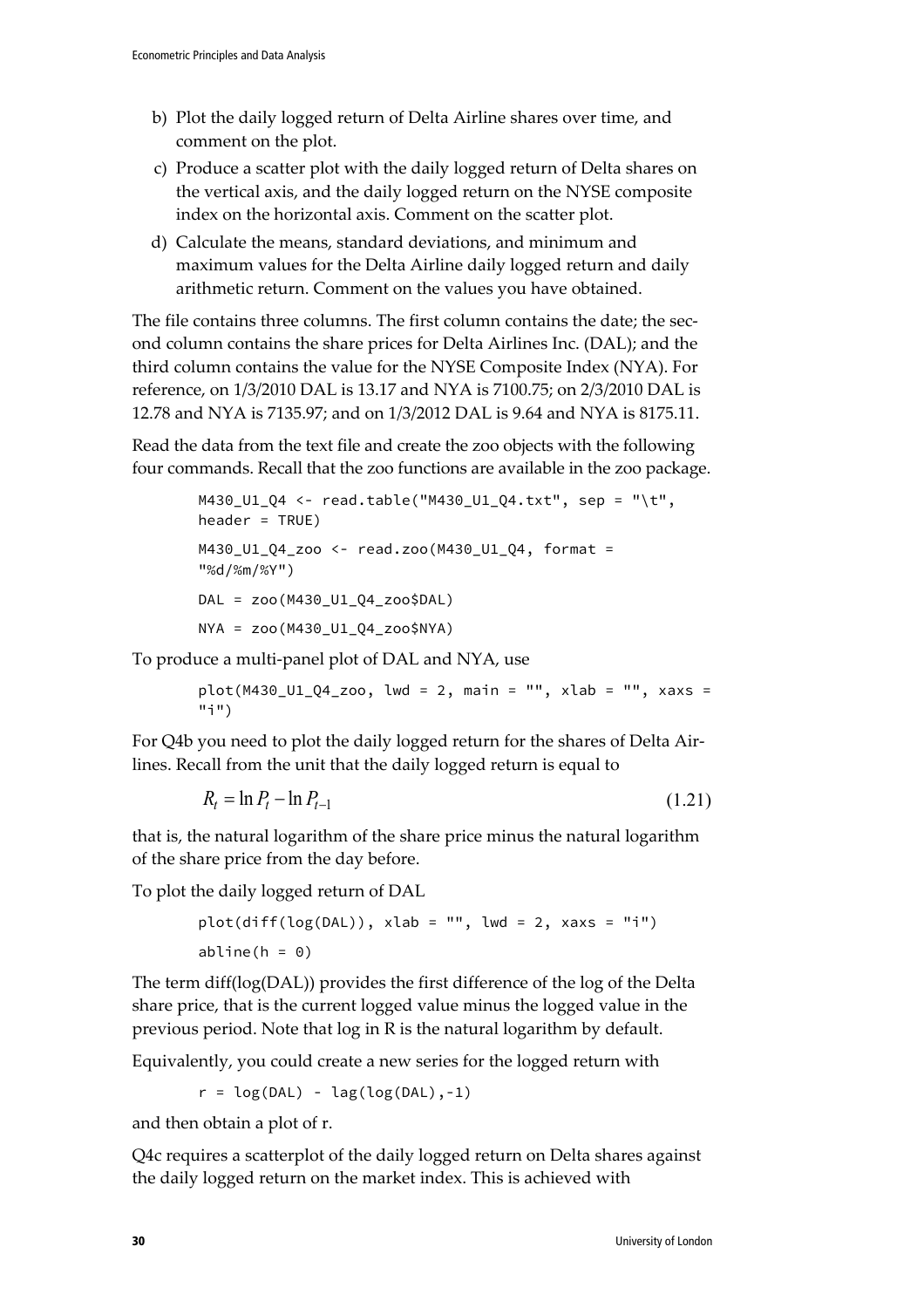plot(diff(log(NYA)), diff(log(DAL)), pch = 19)  $abline(h = 0)$ abline( $v = 0$ )

#### **Sample statistics**

You can produce the mean, standard deviation, minimum value and maximum value for a series with mean( ), sd( ), min( ) and max( ). Remember that DAL has been created as a zoo object. To use these functions on transformations of DAL, please make sure you have loaded the zoo package before you try to execute the functions.

The mean of the daily logged return for Delta Airlines shares is computed with

```
mean(diff(log(DAL)))
```
The standard deviation of the logged return is computed with

```
sd(diff(log(DAL)))
```
The maximum value of the logged return is found with

max(diff(log(DAL)))

The minimum value of the logged return is found with

min(diff(log(DAL)))

The arithmetic return is

$$
RA_{t} = \frac{(P_{t} - P_{t-1})}{P_{t-1}}
$$
\n(1.22)

that is, the current share price minus the share price in the previous period, all divided by the share price in the previous period.

The mean for the arithmetic return can be computed with

mean((diff(DAL))/lag(DAL,-1))

The standard deviation for the arithmetic return can be computed with

sd((diff(DAL))/lag(DAL,-1))

The maximum value of the arithmetic return is found with

```
max((diff(DAL))/lag(DAL,-1))
```
And the minimum value of the arithmetic return is found with

```
min((diff(DAL))/lag(DAL,-1))
```
### **1.9 Answers to Exercises**

#### **Question 1**

Economic and finance theory can be viewed as a set of qualitative relations among variables. Such theory can frequently be written in the form of a mathematical model. An econometric model may be obtained from an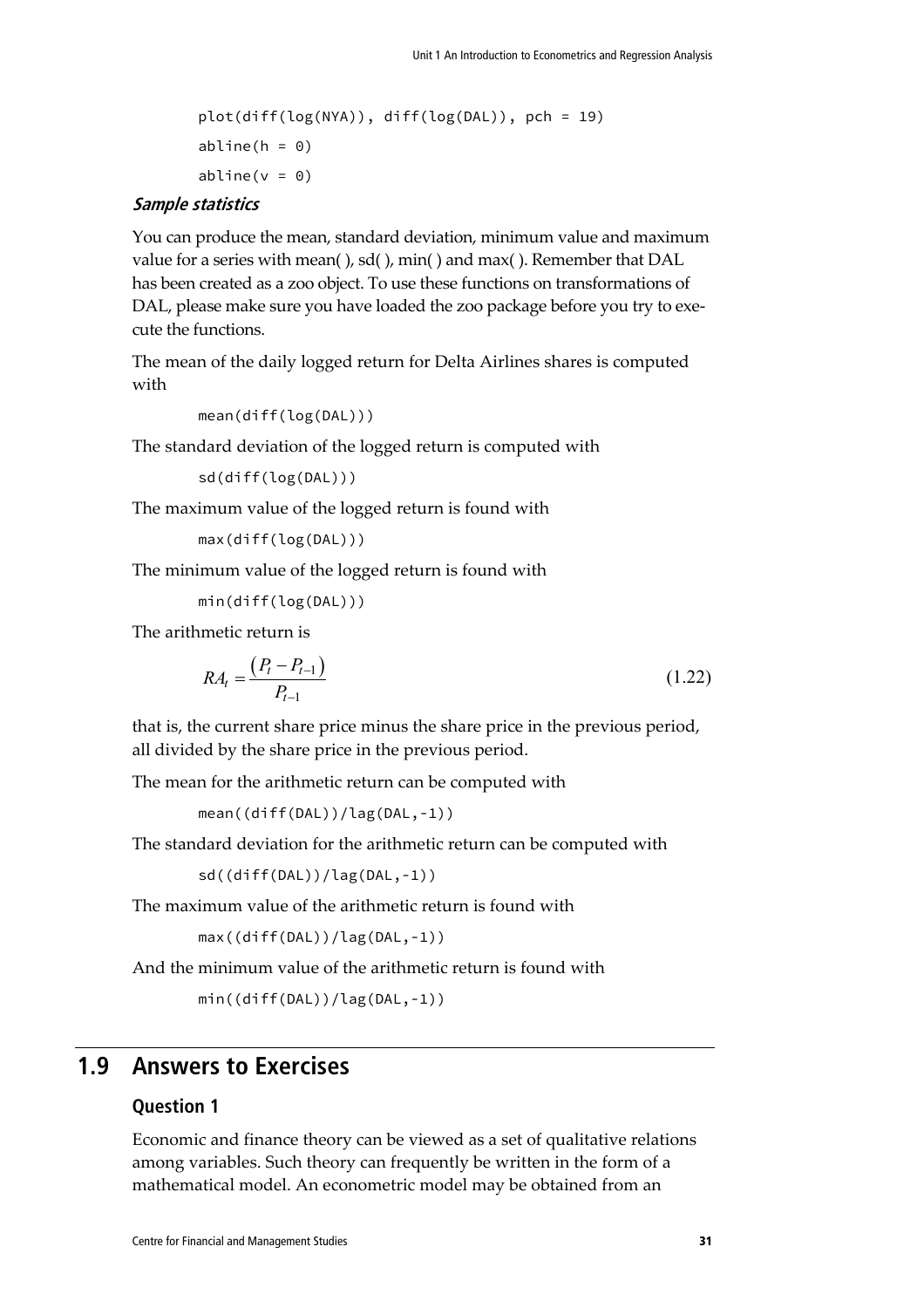appropriate mathematical model with the addition of a random error term. By using data to estimate the econometric model we can in effect quantify financial and economic relations.

### **Question 2**

a) The plot of *S* over time is shown in Figure 1.2. The plot of the current spot rate, measured as US dollars per pound, reveals a number of notable episodes. For example, there is a sharp depreciation of sterling in 1992, when sterling left the European Exchange Rate Mechanism. (A lower value for *S* means that one pound will buy fewer dollars, or equivalently, it takes fewer dollars to buy one pound). There is another sharp depreciation of sterling against the dollar (and other currencies) after the 2008 financial crisis.



**Figure 1.2 Plot of S 1982–2012**

- b) The scatter plot of  $S_t$  against  $F_{t-1}$  is shown in Figure 1.1 in the unit. The scatter plot shows that  $S_t$  and  $F_{t-1}$  have the expected positive relationship. The relationship seems to be approximately linear and seems to be relatively strong, in that the observations appear close to a regression line drawn in the scatter plot.
- c) Figure 1.3 shows the plot of  $S_t F_{t-1}$  over time. This is the difference between the current spot rate and the one-month ahead forward rate that was available one month previously. According to the efficient markets hypothesis, the forward rate should be a good predictor of the spot rate, so that any differences between  $S_t$  and  $F_{t-1}$  should be random. Any differences also reflect information that has become available between the time the forward exchange rate was formed, and the current spot rate was formed. In the first few years of the sample there are months when  $S_t - F_{t-1}$  is consistently negative. If  $F_{t-1}$  is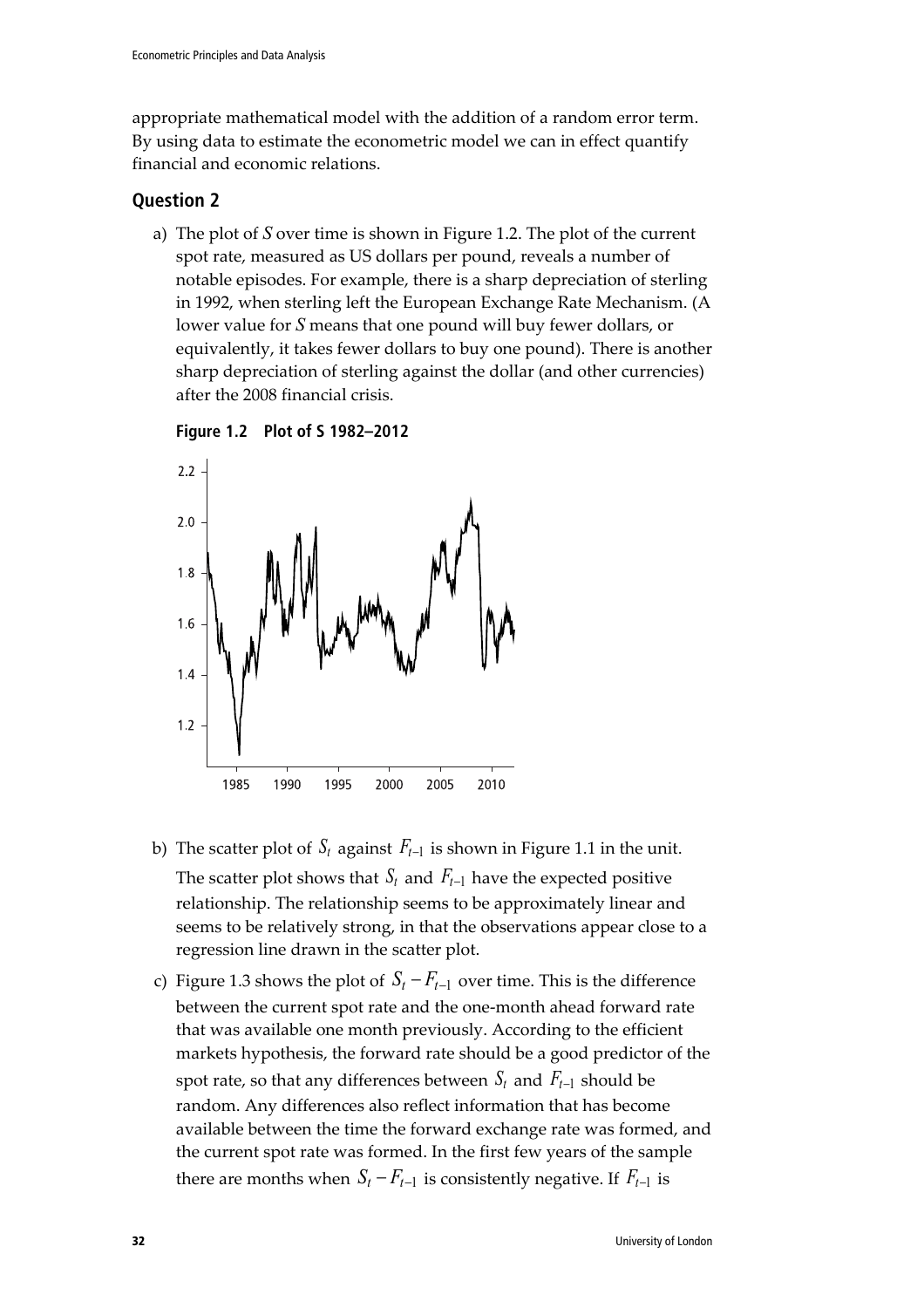consistently greater than  $S_t$  it suggests that the forward market is consistently under-predicting the value of the spot rate. Looking back at Figure 1.2, sterling was steadily depreciating in this period. This means the forward market is consistently underpredicting the extent of the depreciation in the spot rate. Again in 2008, there are relatively large negative values for  $S_t - F_{t-1}$  for a few months, and the same interpretation might be applied: the forward market is not adequately predicting the depreciation in sterling.





d) Figure 1.4 shows the scatter plot of  $S_t - F_{t-1}$  against  $S_{t-1} - F_{t-2}$ .



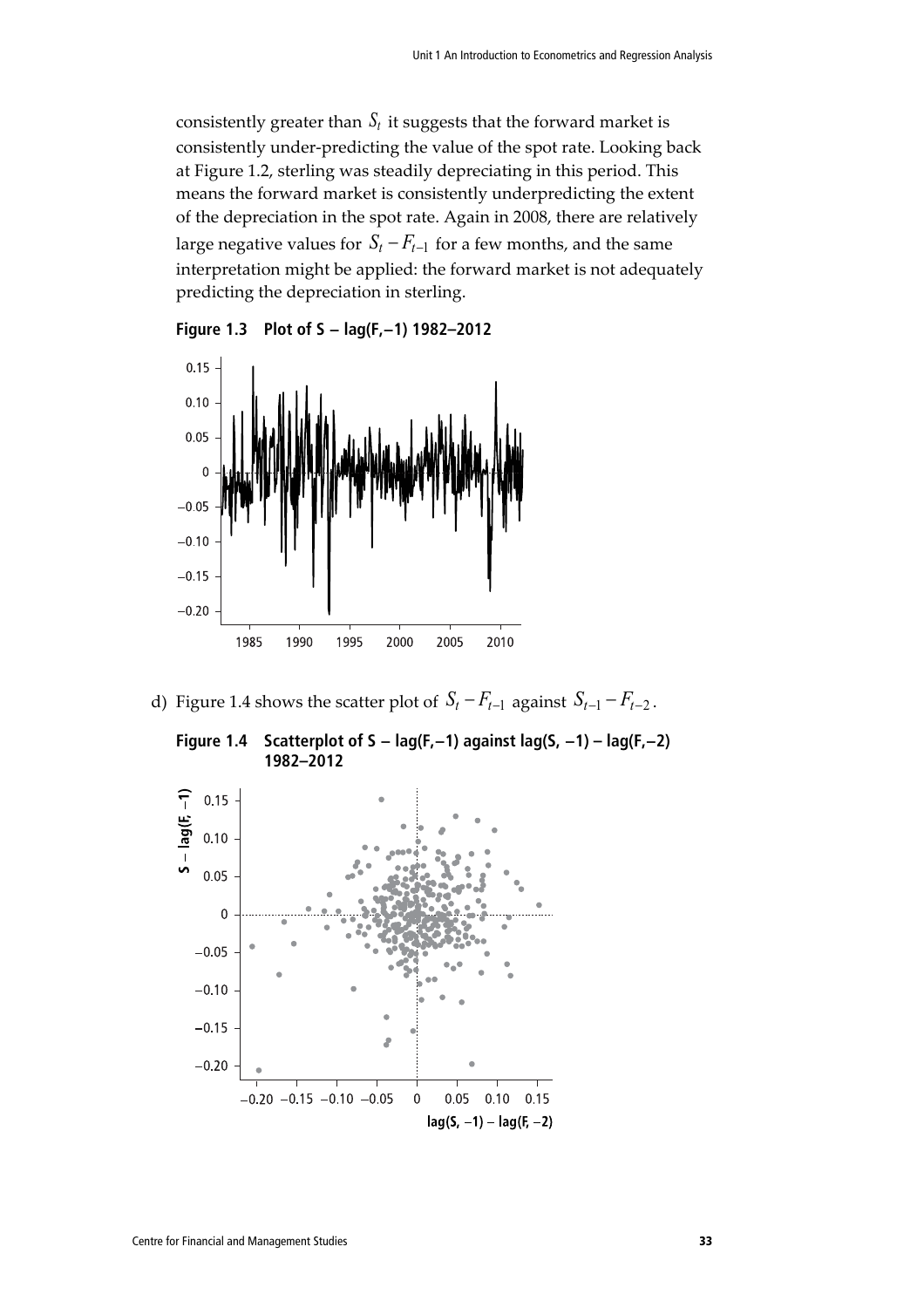That is, the difference between the current spot rate and the forward rate one month ago, plotted against the difference in the previous period.

The scatter plot allows us to examine whether the forecasting error between  $S_t$  and  $F_{t-1}$  can be explained by the forecasting error in the earlier period,  $S_{t-1} - F_{t-2}$ . Figure 1.4 suggests there is no obvious relationship, positive or negative, between the forecasting error in one period and the forecasting error in the period that follows.

### **Question 3**

The value of the share at the start of year 1 is \$1,000, and in year 1 it experiences a return of −20% or −0.20. In year 2 the return is +20% or +0.20.

a) Using arithmetic returns, the share price at the end of year 1 is  $P_1 = P_0 (1+r) = 1,000 (1-0.20) = $800$ 

The share price at the end of year 2 is

 $P_2 = P_1(1+r) = 800(1+0.20) = $960$ 

b) Using logarithmic returns, the share price at the end of year 1 is

 $P_1 = P_0 e^r = 1,000e^{-0.20} = 1,000 \times 0.8187307 = $818.73$ 

The share price at the end of year 2 is

 $P_2 = P_1 e^r = 818.73 e^{0.20} = 999.999$  or \$1,000

Arithmetic returns are not symmetric: a negative return, followed by a positive return of the same magnitude, does not restore the share to the original price. However, logarithmic returns are symmetric: a negative return followed by a positive return of the same magnitude does restore the share to the original value.

### **Question 4**

a) The plot of the Delta Airlines Inc. share price and the NYSE Composite Index is shown in Figure 1.5.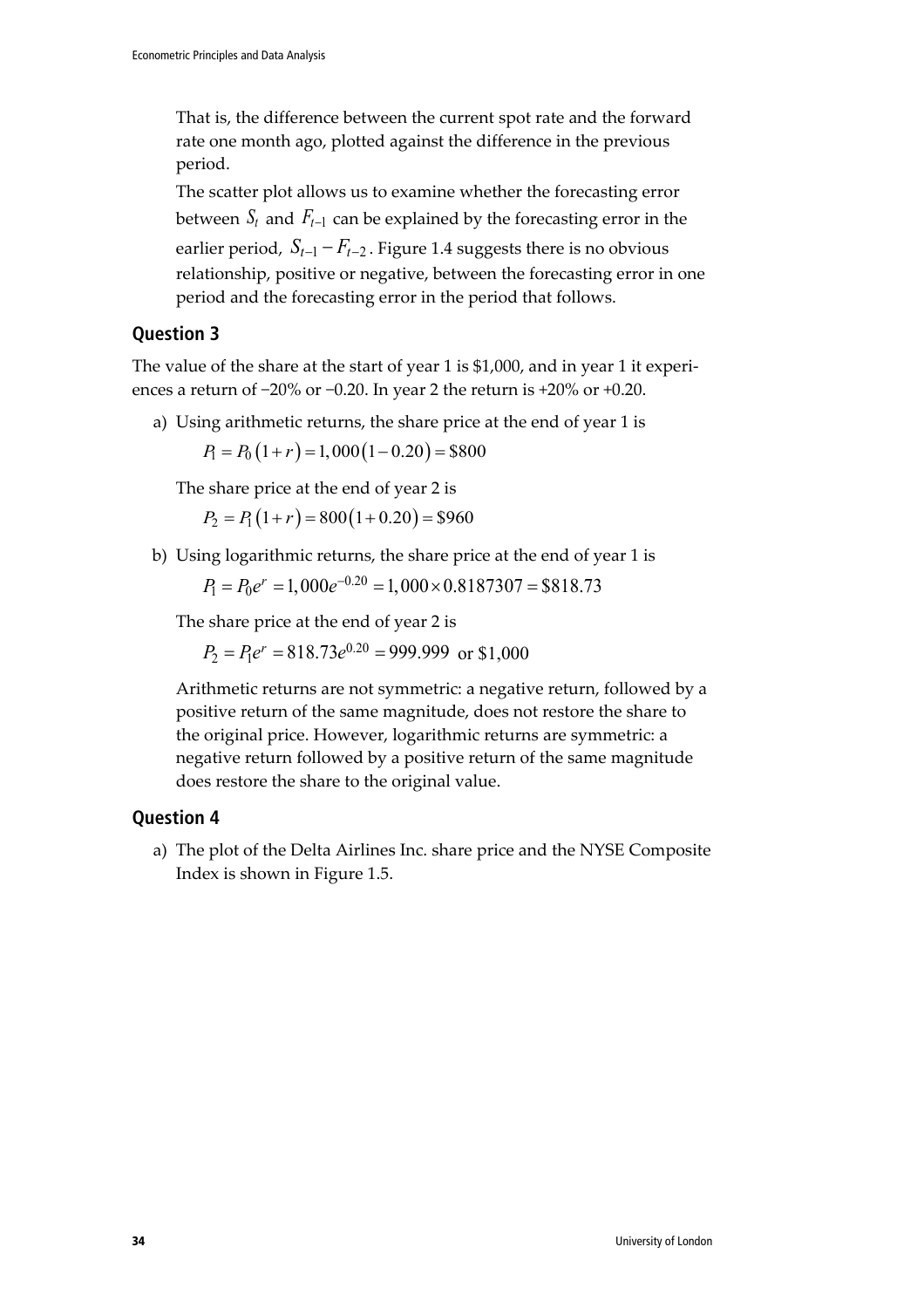

**Figure 1.5 Plot of DAL and NYA March 2010 to March 2012**

The Delta Airlines share price is displayed in the top panel and the NYSE Composite Index is displayed in the bottom panel. You can see there are periods when both series generally move together, and there are other times when one series exhibits sharp movements that are not shown in the other series.

b) Figure 1.6 shows the plot of the daily logged return of the Delta Airlines share price. The daily logged return crosses the zero line frequently. Occasionally there are large positive and negative daily returns, of around +0.12 (12%) and −0.12 (minus 12%).



**Figure 1.6 Plot of DAL daily logged return March 2010 to March 2012**

c) Figure 1.7 shows the scatter plot of the daily logged return on Delta shares (on the vertical axis) against the daily logged return on the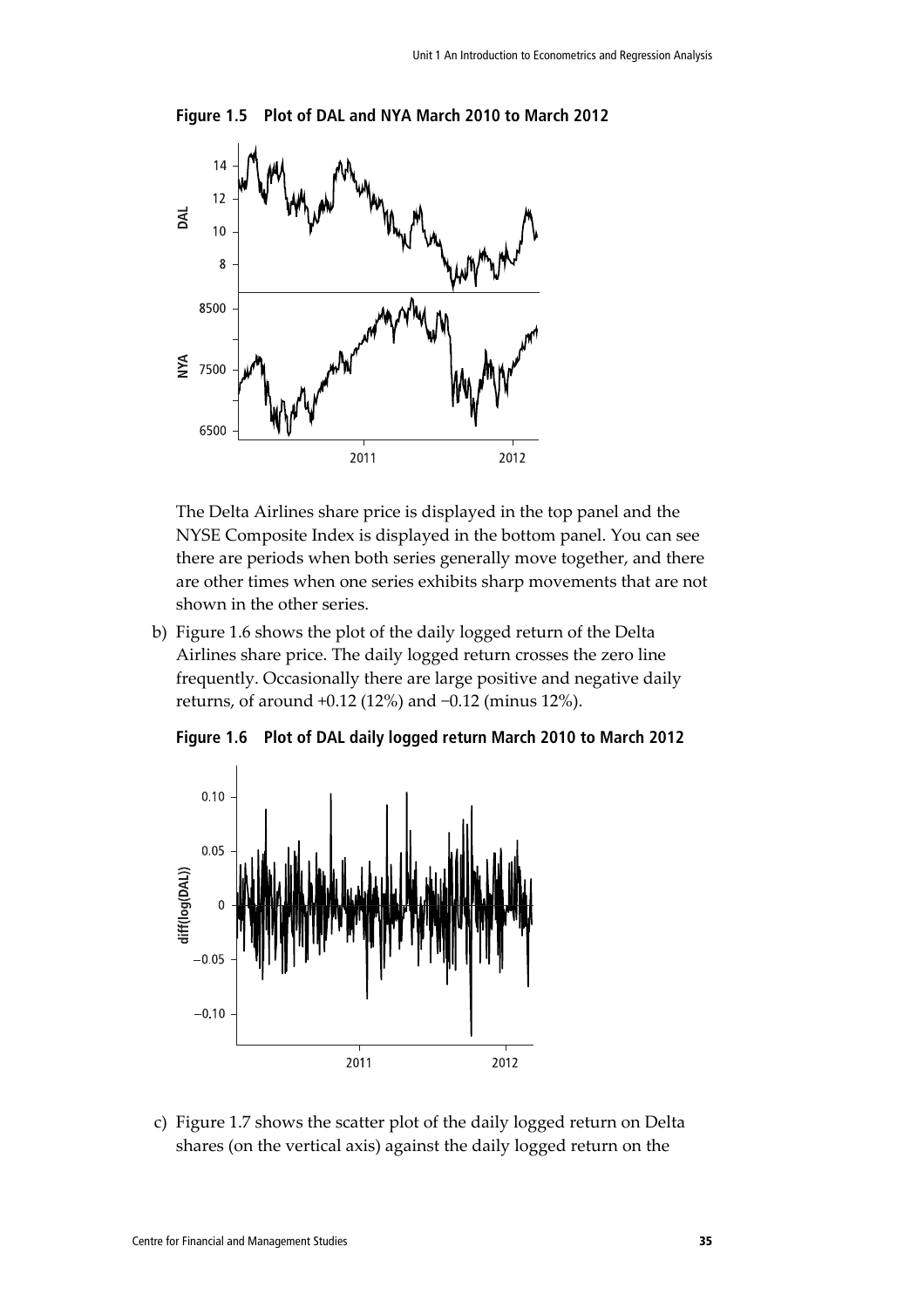NYSE Composite Index (on the horizontal axis). There would seem to be a positive, linear relationship between the two series.





d) The descriptive statistics for the daily logged return and daily arithmetic return for the Delta share price are shown in Table 1.6.

| Table 1.6 | Descriptive statistics for logged and arithmetic returns, Delta |
|-----------|-----------------------------------------------------------------|
|           | <b>Airlines</b>                                                 |

|                | diff(log(DAL) | $(diff(DAL))/lag(DAL, -1)$ |
|----------------|---------------|----------------------------|
| Mean           | $-0.000617$   | $-0.000185$                |
| <b>Maximum</b> | 0.104360      | 0.110000                   |
| <b>Minimum</b> | $-0.120286$   | $-0.113333$                |
| Std. Dev.      | 0.029401      | 0.029448                   |

For small changes, the logged return and arithmetic return are approximately equal. However, for larger changes this approximation is not so close. You can see this in the maximum and minimum values for the two series in Table 1.6.

# **References**

Bank of England (nd) *The Bank of England*. [Online]. Available from: [https://www.bankofengland.co.uk](https://www.bankofengland.co.uk/) [Accessed 26 June 2019]

Maddala GS (1992) *Introduction to Econometrics*. New York: Macmillan.

Mosteller F and JW Tukey (1977) *Data Analysis and Regression: A Second Course in Statistics*. Boston MA: Addison-Wesley.